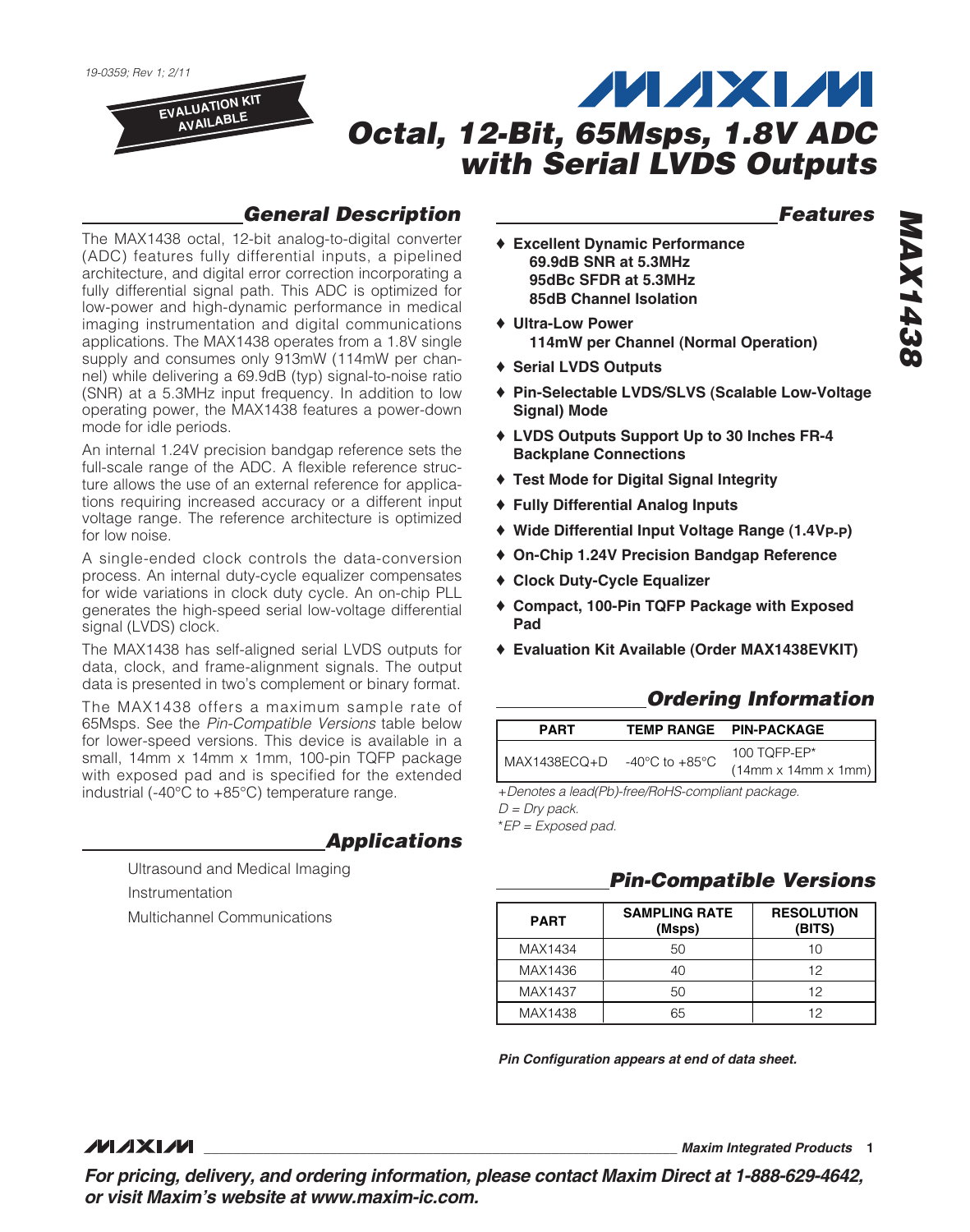## **ABSOLUTE MAXIMUM RATINGS**

(Voltages referenced to GND)

| OUT_P, OUT_N, FRAME_, CLKOUT_-0.3V to (VOVDD + 0.3V) |  |
|------------------------------------------------------|--|
| DT, SLVS/LVDS, LVDSTEST, PLL_, T/B,                  |  |
| REFIO, REFADJ, CMOUT-0.3V to (VAVDD + 0.3V)          |  |

Continuous Power Dissipation  $(T_A = +70^{\circ}C)$ TQFP (derate 47.6mW/°C above +70°C)................3809.5mW Operating Temperature Range ...........................-40°C to +85°C Maximum Junction Temperature .....................................+150°C Storage Temperature Range .............................-65°C to +150°C Lead Temperature (soldering, 10s) .................................+300°C Soldering Temperature (reflow) .......................................+260°C

Stresses beyond those listed under "Absolute Maximum Ratings" may cause permanent damage to the device. These are stress ratings only, and functional operation of the device at these or any other conditions beyond those indicated in the operational sections of the specifications is not implied. Exposure to absolute maximum rating conditions for extended periods may affect device reliability.

## **PACKAGE THERMAL CHARACTERISTICS (Note 1)**

TQFP

**MAX1438**

**MAX1438** 

Junction-to-Ambient Thermal Resistance (θJA) ...........21°C/W Junction-to-Case Thermal Resistance (θJC) ..................2°C/W

**Note 1:** Package thermal resistances were obtained using the method described in JEDEC specification JESD51-7, using a fourlayer board. For detailed information on package thermal considerations, refer to **[www.maxim-ic.com/thermal-tutoria](http://www.maxim-ic.com/thermal-tutorial)l**.

## **ELECTRICAL CHARACTERISTICS**

 $(V_{AVDD} = 1.8V, V_{OVDD} = 1.8V, V_{CVDD} = 3.3V, V_{GND} = 0V,$  external  $V_{REFIO} = 1.24V, C_{REFIO} = 0.1 \mu F, C_{REFD} = 10 \mu F, C_{REFD} = 10 \mu F,$  $f_{CLK}$  = 65MHz (50% duty cycle),  $V_{DT}$  = 0V, T<sub>A</sub> = T<sub>MIN</sub> to T<sub>MAX</sub>, unless otherwise noted. Typical values are at T<sub>A</sub> = +25°C.) (Notes 2, 3)

| <b>PARAMETER</b>                                                       | <b>SYMBOL</b>          | <b>CONDITIONS</b>                 |        | <b>TYP</b> | <b>MAX</b> | <b>UNITS</b> |
|------------------------------------------------------------------------|------------------------|-----------------------------------|--------|------------|------------|--------------|
| DC ACCURACY (Note 4)                                                   |                        |                                   |        |            |            |              |
| Resolution                                                             | N                      |                                   | 12     |            |            | <b>Bits</b>  |
| <b>Integral Nonlinearity</b>                                           | <b>INL</b>             |                                   |        | ±0.4       | ±2.5       | <b>LSB</b>   |
| <b>Differential Nonlinearity</b>                                       | <b>DNL</b>             | No missing codes over temperature |        | ±0.25      | ±1         | <b>LSB</b>   |
| Offset Error                                                           |                        |                                   |        |            | ±0.5       | %FS          |
| Gain Error                                                             |                        |                                   | $-3.5$ |            | $+2.0$     | %FS          |
| ANALOG INPUTS (IN_P, IN_N)                                             |                        |                                   |        |            |            |              |
| Input Differential Range                                               | <b>V<sub>ID</sub></b>  | Differential input                |        | 1.4        |            | $V_{P-P}$    |
| Common-Mode Voltage Range                                              | <b>V<sub>CMO</sub></b> |                                   |        | 0.76       |            | $\vee$       |
| Common-Mode Voltage Range<br>Tolerance                                 |                        | (Note 5)                          |        | ±50        |            | mV           |
| Differential Input Impedance                                           | $R_{IN}$               | Switched capacitor load           |        | 2          |            | kΩ           |
| Differential Input Capacitance                                         | $C_{IN}$               |                                   |        | 12.5       |            | pF           |
| <b>CONVERSION RATE</b>                                                 |                        |                                   |        |            |            |              |
| Maximum Conversion Rate                                                | f <sub>SMAX</sub>      |                                   | 65     |            |            | <b>MHz</b>   |
| Minimum Conversion Rate                                                | f <sub>SMIN</sub>      |                                   |        | 4.0        |            | <b>MHz</b>   |
| Data Latency                                                           |                        |                                   |        | 6.5        |            | Cycles       |
| DYNAMIC CHARACTERISTICS (differential inputs, 4096-point FFT) (Note 4) |                        |                                   |        |            |            |              |
| Signal-to-Noise Ratio                                                  | <b>SNR</b>             | $f_{IN} = 5.3$ MHz at -0.5dBFS    |        | 69.9       |            | dB           |
|                                                                        |                        | $f_{IN}$ = 19.3MHz at -0.5dBFS    | 66.5   | 69.6       |            |              |
| Signal-to-Noise and Distortion                                         | <b>SINAD</b>           | $f_{IN} = 5.3$ MHz at -0.5dBFS    |        | 69.8       |            | dB           |
| (First 4 Harmonics)                                                    |                        | $f_{IN}$ = 19.3MHz at -0.5dBFS    | 66.5   | 69.6       |            |              |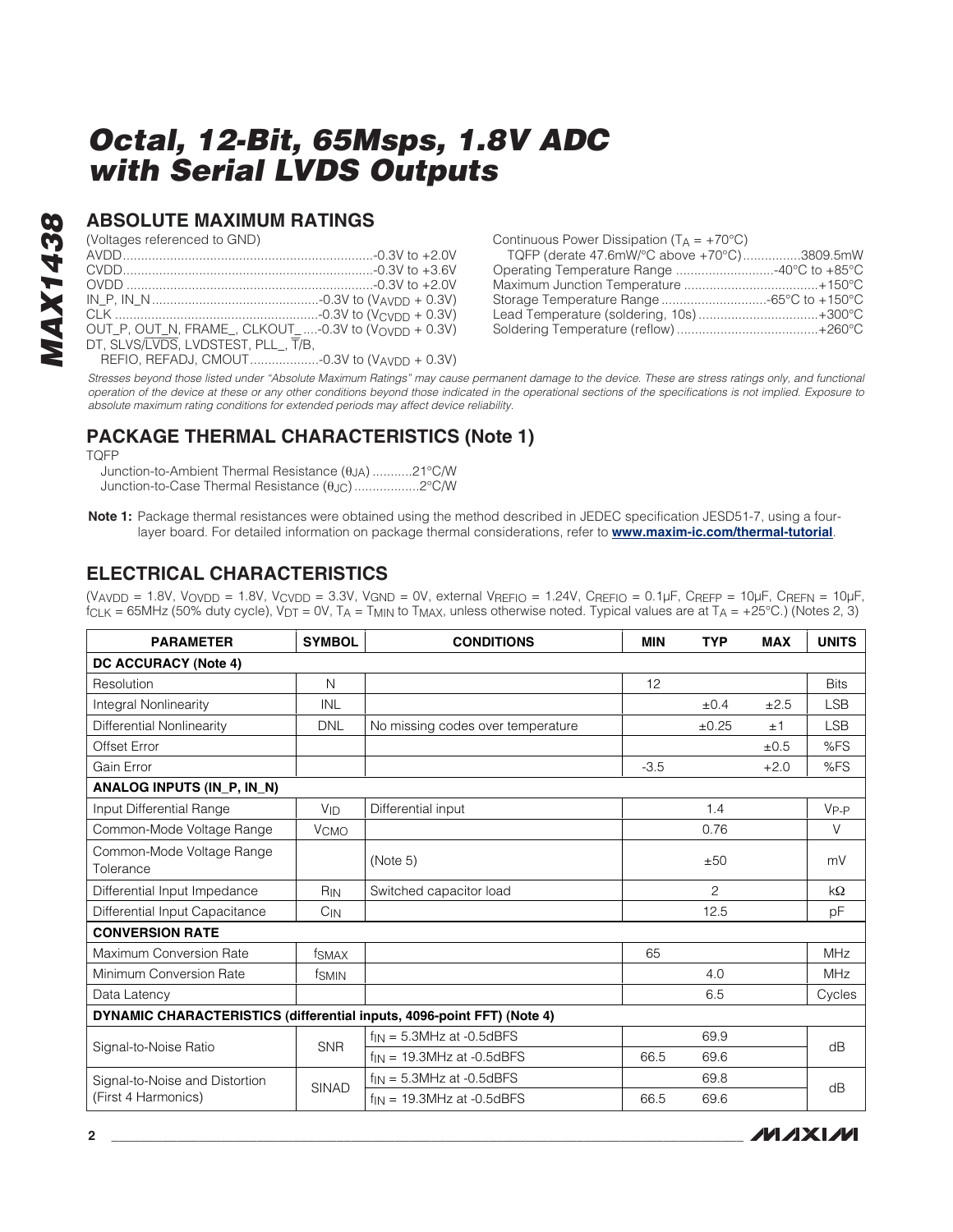## **ELECTRICAL CHARACTERISTICS (continued)**

 $(V_{AVDD} = 1.8V, V_{OVDD} = 1.8V, V_{CVDD} = 3.3V, V_{GND} = 0V,$  external  $V_{REFIO} = 1.24V, C_{REFIO} = 0.1 \mu F, C_{REFP} = 10 \mu F, C_{REFN} = 10 \mu F,$  $f_{CLK} = 65$ MHz (50% duty cycle),  $V_{DT} = 0$ V,  $T_A = T_{MIN}$  to  $T_{MAX}$ , unless otherwise noted. Typical values are at  $T_A = +25^{\circ}$ C.) (Notes 2, 3)

| <b>PARAMETER</b>                                  | <b>SYMBOL</b>   | <b>CONDITIONS</b>                                          | <b>MIN</b>     | <b>TYP</b> | <b>MAX</b>     | <b>UNITS</b>   |  |
|---------------------------------------------------|-----------------|------------------------------------------------------------|----------------|------------|----------------|----------------|--|
|                                                   |                 | $f_{\text{IN}} = 5.3$ MHz at -0.5dBFS                      |                | 11.4       |                |                |  |
| <b>Effective Number of Bits</b>                   | <b>ENOB</b>     | $f_{IN}$ = 19.3MHz at -0.5dBFS                             |                | 11.4       |                | dB             |  |
|                                                   |                 | $f_{IN} = 5.3$ MHz at -0.5dBFS                             |                | 95         |                |                |  |
| Spurious-Free Dynamic Range                       | <b>SFDR</b>     | $f_{\text{IN}}$ = 19.3MHz at -0.5dBFS                      | 79             | 93         |                | dBc            |  |
|                                                   |                 | $f_{\text{IN}} = 5.3$ MHz at -0.5dBFS                      |                | $-98$      |                |                |  |
| <b>Total Harmonic Distortion</b>                  | <b>THD</b>      | $f_{\text{IN}}$ = 19.3MHz at -0.5dBFS                      |                | $-92$      | $-79$          | dBc            |  |
| Intermodulation Distortion                        | <b>IMD</b>      | $f_1 = 5.3$ MHz at -6.5dBFS<br>$f_2 = 6.3$ MHz at -6.5dBFS |                | 89.3       |                | dBc            |  |
| Third-Order Intermodulation                       | IM <sub>3</sub> | $f_1 = 5.3$ MHz at -6.5dBFS<br>$f_2 = 6.3$ MHz at -6.5dBFS |                | 97.5       |                | dBc            |  |
| Aperture Jitter                                   | taj             | Figure 11                                                  |                | < 0.4      |                | <b>psRMS</b>   |  |
| Aperture Delay                                    | t <sub>AD</sub> | Figure 11                                                  |                | 1          |                | ns             |  |
| Small-Signal Bandwidth                            | <b>SSBW</b>     | Input at -20dBFS                                           |                | 100        |                | MHz            |  |
| Full-Power Bandwidth                              | <b>LSBW</b>     | Input at -0.5dBFS                                          |                | 100        |                | MHz            |  |
| Output Noise                                      |                 | $IN_P = IN_N$                                              |                | 0.44       |                | <b>LSBRMS</b>  |  |
| Over-Range Recovery Time                          | tor             | $R_S = 25\Omega$ , $C_S = 50pF$                            |                | 1          |                | Clock<br>cycle |  |
| <b>INTERNAL REFERENCE</b>                         |                 |                                                            |                |            |                |                |  |
| REFADJ Internal Reference-Mode<br>Enable Voltage  |                 | (Note 6)                                                   |                |            | 0.1            | V              |  |
| REFADJ Low-Leakage Current                        |                 |                                                            |                | 1.5        |                | mA             |  |
| REFIO Output Voltage                              | <b>VREFIO</b>   |                                                            | 1.18           | 1.24       | 1.30           | V              |  |
| Reference Temperature<br>Coefficient              | <b>TCREFIO</b>  |                                                            |                | 120        |                | ppm/°C         |  |
| <b>EXTERNAL REFERENCE</b>                         |                 |                                                            |                |            |                |                |  |
| REFADJ External Reference-<br>Mode Enable Voltage |                 | (Note 6)                                                   | VAVDD-<br>0.1  |            |                | V              |  |
| REFADJ High-Leakage Current                       |                 |                                                            |                | 200        |                | μA             |  |
| REFIO Input Voltage                               |                 |                                                            |                | 1.24       |                | $\vee$         |  |
| REFIO Input Voltage Tolerance                     |                 |                                                            |                | ±5         |                | $\%$           |  |
| <b>REFIO Input Current</b>                        | <b>REFIO</b>    |                                                            |                | < 1        |                | μA             |  |
| <b>COMMON-MODE OUTPUT (CMOUT)</b>                 |                 |                                                            |                |            |                |                |  |
| <b>CMOUT Output Voltage</b>                       | VCMOUT          |                                                            |                | 0.76       |                | V              |  |
| <b>CLOCK INPUT (CLK)</b>                          |                 |                                                            |                |            |                |                |  |
| Input High Voltage                                | <b>VCLKH</b>    |                                                            | 0.8 x<br>VAVDD |            |                | $\vee$         |  |
| Input Low Voltage                                 | <b>VCLKL</b>    |                                                            |                |            | 0.2 x<br>VAVDD | V              |  |
| Clock Duty Cycle                                  |                 |                                                            |                | 50         |                | $\%$           |  |
| Clock Duty-Cycle Tolerance                        |                 |                                                            |                | ±30        |                | $\%$           |  |
| <b>MAXM</b>                                       |                 |                                                            |                |            |                | $\mathbf{3}$   |  |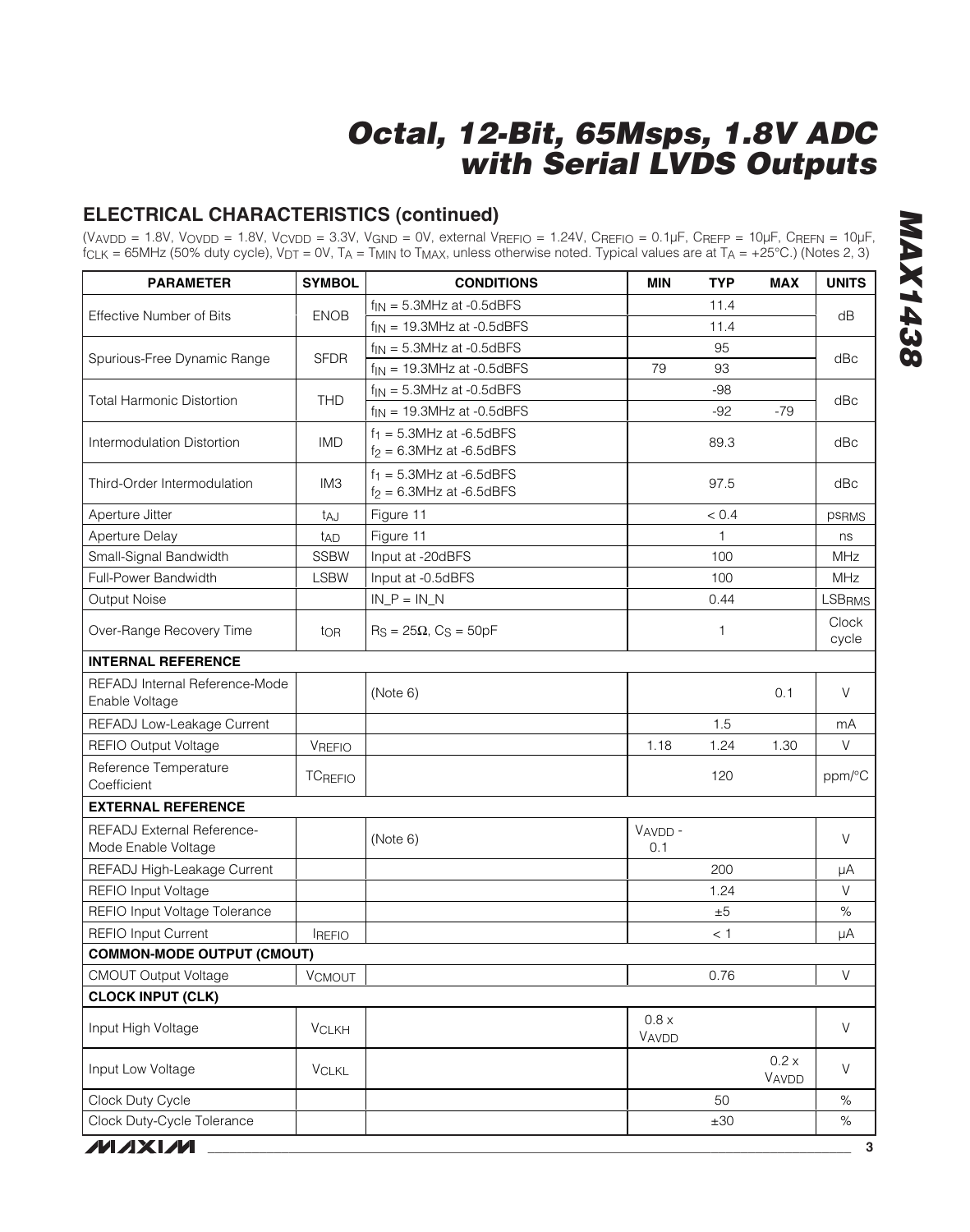**MAX1438 MAX1438**

## **ELECTRICAL CHARACTERISTICS (continued)**

(VAVDD = 1.8V, VOVDD = 1.8V, VCVDD = 3.3V, VGND = 0V, external VREFIO = 1.24V, CREFIO = 0.1µF, CREFP = 10µF, CREFN = 10µF, f<sub>CLK</sub> = 65MHz (50% duty cycle), V<sub>DT</sub> = 0V, T<sub>A</sub> = T<sub>MIN</sub> to T<sub>MAX</sub>, unless otherwise noted. Typical values are at T<sub>A</sub> = +25°C.) (Notes 2, 3)

| Input at GND<br>5<br>Input Leakage Current<br>$DI_{IN}$<br>μA<br>Input at AVDD<br>80<br>5<br>Input Capacitance<br>$DC_{IN}$<br>pF<br>DIGITAL INPUTS (PLL_, LVDSTEST, DT, SLVS, PD, T/B)<br>0.8 x<br>V<br>Input Logic-High Voltage<br><b>V<sub>IH</sub></b><br>VAVDD<br>0.2 x<br>V<br>Input Logic-Low Voltage<br>VIL<br>VAVDD<br>Input at GND<br>5<br>Input Leakage Current<br>$DI_{IN}$<br>μA<br>Input at AVDD<br>80<br>5<br>Input Capacitance<br>$DC_{IN}$<br>pF<br>LVDS OUTPUTS (OUT_P, OUT_N), SLVS/LVDS = 0<br>Differential Output Voltage<br>250<br>450<br><b>VOHDIFF</b><br>$RTERM = 100\Omega$<br>mV<br>V<br>Output Common-Mode Voltage<br>1.125<br>1.375<br><b>VOCM</b><br>$R$ TERM = 100 $\Omega$<br>Rise Time (20% to 80%)<br>350<br>$R$ TERM = 100 $\Omega$ , C <sub>LOAD</sub> = 5pF<br>t <sub>RL</sub><br>ps<br>Fall Time (80% to 20%)<br>350<br>$RTERM = 100\Omega$ , $CLOAD = 5pF$<br>t <sub>FL</sub><br>ps<br>SLVS OUTPUTS (OUT_P, OUT_N, CLKOUTP, CLKOUTN, FRAMEP, FRAMEN), SLVS/LVDS = 1, DT = 1<br>Differential Output Voltage<br>$R$ TERM = 100 $\Omega$<br>205<br>mV<br><b>VOHDIFF</b><br>Output Common-Mode Voltage<br>220<br>$V_{OCM}$<br>$R$ TERM = 100 $\Omega$<br>mV<br>Rise Time (20% to 80%)<br>$R$ TERM = 100 $\Omega$ , CLOAD = 5pF<br>320<br>t <sub>RS</sub><br>ps<br>Fall Time (80% to 20%)<br>$RTERM = 100\Omega$ , $CLOAD = 5pF$<br>320<br>t <sub>FS</sub><br>ps<br>POWER-DOWN<br>PD Fall to Output Enable<br>100<br>(Note 7)<br>tENABLE<br>ms<br>PD Rise to Output Disable<br>20<br><b><i><u>IDISABLE</u></i></b><br>ns<br><b>POWER REQUIREMENTS</b><br>V<br>AVDD Supply Voltage Range<br>1.7<br>1.8<br>1.9<br>VAVDD<br>V<br><b>OVDD Supply Voltage Range</b><br>1.7<br>1.9<br>VOVDD<br>1.8<br>V<br>CVDD Supply Voltage Range<br>1.7<br><b>VCVDD</b><br>1.8<br>3.6<br>$PD = 0$<br>422<br>465<br>mA<br>$PD = 0$ , $DT = 1$<br>422<br>$f_{IN}$ = 19.3MHz<br><b>AVDD Supply Current</b><br><b>AVDD</b><br>at -0.5dBFS<br>$PD = 1$ , power-down,<br>1.16<br>mA<br>no clock input<br>$PD = 0$<br>85<br>110<br>mA<br>$PD = 0$ , $DT = 1$<br>85<br>$f_{IN} = 19.3 MHz$<br><b>OVDD Supply Current</b><br>lovpp<br>at -0.5dBFS<br>$PD = 1$ , power-down,<br>960<br>μA<br>no clock input<br>CVDD is used only to bias ESD-protection<br><b>CVDD Supply Current</b><br>0<br><b>ICVDD</b><br>mA<br>diodes on CLK input, Figure 2<br>$f_{IN}$ = 19.3MHz at -0.5dBFS<br>913<br>1035<br>Power Dissipation<br>mW<br>P <sub>DISS</sub> | <b>PARAMETER</b> | <b>SYMBOL</b> |  | <b>CONDITIONS</b> | <b>MIN</b> | <b>TYP</b> | <b>MAX</b> | <b>UNITS</b> |  |
|----------------------------------------------------------------------------------------------------------------------------------------------------------------------------------------------------------------------------------------------------------------------------------------------------------------------------------------------------------------------------------------------------------------------------------------------------------------------------------------------------------------------------------------------------------------------------------------------------------------------------------------------------------------------------------------------------------------------------------------------------------------------------------------------------------------------------------------------------------------------------------------------------------------------------------------------------------------------------------------------------------------------------------------------------------------------------------------------------------------------------------------------------------------------------------------------------------------------------------------------------------------------------------------------------------------------------------------------------------------------------------------------------------------------------------------------------------------------------------------------------------------------------------------------------------------------------------------------------------------------------------------------------------------------------------------------------------------------------------------------------------------------------------------------------------------------------------------------------------------------------------------------------------------------------------------------------------------------------------------------------------------------------------------------------------------------------------------------------------------------------------------------------------------------------------------------------------------------------------------------------------------------------------------------------------------------------------------------------------------------------------------------------------------------------------------------------------|------------------|---------------|--|-------------------|------------|------------|------------|--------------|--|
|                                                                                                                                                                                                                                                                                                                                                                                                                                                                                                                                                                                                                                                                                                                                                                                                                                                                                                                                                                                                                                                                                                                                                                                                                                                                                                                                                                                                                                                                                                                                                                                                                                                                                                                                                                                                                                                                                                                                                                                                                                                                                                                                                                                                                                                                                                                                                                                                                                                          |                  |               |  |                   |            |            |            |              |  |
|                                                                                                                                                                                                                                                                                                                                                                                                                                                                                                                                                                                                                                                                                                                                                                                                                                                                                                                                                                                                                                                                                                                                                                                                                                                                                                                                                                                                                                                                                                                                                                                                                                                                                                                                                                                                                                                                                                                                                                                                                                                                                                                                                                                                                                                                                                                                                                                                                                                          |                  |               |  |                   |            |            |            |              |  |
|                                                                                                                                                                                                                                                                                                                                                                                                                                                                                                                                                                                                                                                                                                                                                                                                                                                                                                                                                                                                                                                                                                                                                                                                                                                                                                                                                                                                                                                                                                                                                                                                                                                                                                                                                                                                                                                                                                                                                                                                                                                                                                                                                                                                                                                                                                                                                                                                                                                          |                  |               |  |                   |            |            |            |              |  |
|                                                                                                                                                                                                                                                                                                                                                                                                                                                                                                                                                                                                                                                                                                                                                                                                                                                                                                                                                                                                                                                                                                                                                                                                                                                                                                                                                                                                                                                                                                                                                                                                                                                                                                                                                                                                                                                                                                                                                                                                                                                                                                                                                                                                                                                                                                                                                                                                                                                          |                  |               |  |                   |            |            |            |              |  |
|                                                                                                                                                                                                                                                                                                                                                                                                                                                                                                                                                                                                                                                                                                                                                                                                                                                                                                                                                                                                                                                                                                                                                                                                                                                                                                                                                                                                                                                                                                                                                                                                                                                                                                                                                                                                                                                                                                                                                                                                                                                                                                                                                                                                                                                                                                                                                                                                                                                          |                  |               |  |                   |            |            |            |              |  |
|                                                                                                                                                                                                                                                                                                                                                                                                                                                                                                                                                                                                                                                                                                                                                                                                                                                                                                                                                                                                                                                                                                                                                                                                                                                                                                                                                                                                                                                                                                                                                                                                                                                                                                                                                                                                                                                                                                                                                                                                                                                                                                                                                                                                                                                                                                                                                                                                                                                          |                  |               |  |                   |            |            |            |              |  |
|                                                                                                                                                                                                                                                                                                                                                                                                                                                                                                                                                                                                                                                                                                                                                                                                                                                                                                                                                                                                                                                                                                                                                                                                                                                                                                                                                                                                                                                                                                                                                                                                                                                                                                                                                                                                                                                                                                                                                                                                                                                                                                                                                                                                                                                                                                                                                                                                                                                          |                  |               |  |                   |            |            |            |              |  |
|                                                                                                                                                                                                                                                                                                                                                                                                                                                                                                                                                                                                                                                                                                                                                                                                                                                                                                                                                                                                                                                                                                                                                                                                                                                                                                                                                                                                                                                                                                                                                                                                                                                                                                                                                                                                                                                                                                                                                                                                                                                                                                                                                                                                                                                                                                                                                                                                                                                          |                  |               |  |                   |            |            |            |              |  |
|                                                                                                                                                                                                                                                                                                                                                                                                                                                                                                                                                                                                                                                                                                                                                                                                                                                                                                                                                                                                                                                                                                                                                                                                                                                                                                                                                                                                                                                                                                                                                                                                                                                                                                                                                                                                                                                                                                                                                                                                                                                                                                                                                                                                                                                                                                                                                                                                                                                          |                  |               |  |                   |            |            |            |              |  |
|                                                                                                                                                                                                                                                                                                                                                                                                                                                                                                                                                                                                                                                                                                                                                                                                                                                                                                                                                                                                                                                                                                                                                                                                                                                                                                                                                                                                                                                                                                                                                                                                                                                                                                                                                                                                                                                                                                                                                                                                                                                                                                                                                                                                                                                                                                                                                                                                                                                          |                  |               |  |                   |            |            |            |              |  |
|                                                                                                                                                                                                                                                                                                                                                                                                                                                                                                                                                                                                                                                                                                                                                                                                                                                                                                                                                                                                                                                                                                                                                                                                                                                                                                                                                                                                                                                                                                                                                                                                                                                                                                                                                                                                                                                                                                                                                                                                                                                                                                                                                                                                                                                                                                                                                                                                                                                          |                  |               |  |                   |            |            |            |              |  |
|                                                                                                                                                                                                                                                                                                                                                                                                                                                                                                                                                                                                                                                                                                                                                                                                                                                                                                                                                                                                                                                                                                                                                                                                                                                                                                                                                                                                                                                                                                                                                                                                                                                                                                                                                                                                                                                                                                                                                                                                                                                                                                                                                                                                                                                                                                                                                                                                                                                          |                  |               |  |                   |            |            |            |              |  |
|                                                                                                                                                                                                                                                                                                                                                                                                                                                                                                                                                                                                                                                                                                                                                                                                                                                                                                                                                                                                                                                                                                                                                                                                                                                                                                                                                                                                                                                                                                                                                                                                                                                                                                                                                                                                                                                                                                                                                                                                                                                                                                                                                                                                                                                                                                                                                                                                                                                          |                  |               |  |                   |            |            |            |              |  |
|                                                                                                                                                                                                                                                                                                                                                                                                                                                                                                                                                                                                                                                                                                                                                                                                                                                                                                                                                                                                                                                                                                                                                                                                                                                                                                                                                                                                                                                                                                                                                                                                                                                                                                                                                                                                                                                                                                                                                                                                                                                                                                                                                                                                                                                                                                                                                                                                                                                          |                  |               |  |                   |            |            |            |              |  |
|                                                                                                                                                                                                                                                                                                                                                                                                                                                                                                                                                                                                                                                                                                                                                                                                                                                                                                                                                                                                                                                                                                                                                                                                                                                                                                                                                                                                                                                                                                                                                                                                                                                                                                                                                                                                                                                                                                                                                                                                                                                                                                                                                                                                                                                                                                                                                                                                                                                          |                  |               |  |                   |            |            |            |              |  |
|                                                                                                                                                                                                                                                                                                                                                                                                                                                                                                                                                                                                                                                                                                                                                                                                                                                                                                                                                                                                                                                                                                                                                                                                                                                                                                                                                                                                                                                                                                                                                                                                                                                                                                                                                                                                                                                                                                                                                                                                                                                                                                                                                                                                                                                                                                                                                                                                                                                          |                  |               |  |                   |            |            |            |              |  |
|                                                                                                                                                                                                                                                                                                                                                                                                                                                                                                                                                                                                                                                                                                                                                                                                                                                                                                                                                                                                                                                                                                                                                                                                                                                                                                                                                                                                                                                                                                                                                                                                                                                                                                                                                                                                                                                                                                                                                                                                                                                                                                                                                                                                                                                                                                                                                                                                                                                          |                  |               |  |                   |            |            |            |              |  |
|                                                                                                                                                                                                                                                                                                                                                                                                                                                                                                                                                                                                                                                                                                                                                                                                                                                                                                                                                                                                                                                                                                                                                                                                                                                                                                                                                                                                                                                                                                                                                                                                                                                                                                                                                                                                                                                                                                                                                                                                                                                                                                                                                                                                                                                                                                                                                                                                                                                          |                  |               |  |                   |            |            |            |              |  |
|                                                                                                                                                                                                                                                                                                                                                                                                                                                                                                                                                                                                                                                                                                                                                                                                                                                                                                                                                                                                                                                                                                                                                                                                                                                                                                                                                                                                                                                                                                                                                                                                                                                                                                                                                                                                                                                                                                                                                                                                                                                                                                                                                                                                                                                                                                                                                                                                                                                          |                  |               |  |                   |            |            |            |              |  |
|                                                                                                                                                                                                                                                                                                                                                                                                                                                                                                                                                                                                                                                                                                                                                                                                                                                                                                                                                                                                                                                                                                                                                                                                                                                                                                                                                                                                                                                                                                                                                                                                                                                                                                                                                                                                                                                                                                                                                                                                                                                                                                                                                                                                                                                                                                                                                                                                                                                          |                  |               |  |                   |            |            |            |              |  |
|                                                                                                                                                                                                                                                                                                                                                                                                                                                                                                                                                                                                                                                                                                                                                                                                                                                                                                                                                                                                                                                                                                                                                                                                                                                                                                                                                                                                                                                                                                                                                                                                                                                                                                                                                                                                                                                                                                                                                                                                                                                                                                                                                                                                                                                                                                                                                                                                                                                          |                  |               |  |                   |            |            |            |              |  |
|                                                                                                                                                                                                                                                                                                                                                                                                                                                                                                                                                                                                                                                                                                                                                                                                                                                                                                                                                                                                                                                                                                                                                                                                                                                                                                                                                                                                                                                                                                                                                                                                                                                                                                                                                                                                                                                                                                                                                                                                                                                                                                                                                                                                                                                                                                                                                                                                                                                          |                  |               |  |                   |            |            |            |              |  |
|                                                                                                                                                                                                                                                                                                                                                                                                                                                                                                                                                                                                                                                                                                                                                                                                                                                                                                                                                                                                                                                                                                                                                                                                                                                                                                                                                                                                                                                                                                                                                                                                                                                                                                                                                                                                                                                                                                                                                                                                                                                                                                                                                                                                                                                                                                                                                                                                                                                          |                  |               |  |                   |            |            |            |              |  |
|                                                                                                                                                                                                                                                                                                                                                                                                                                                                                                                                                                                                                                                                                                                                                                                                                                                                                                                                                                                                                                                                                                                                                                                                                                                                                                                                                                                                                                                                                                                                                                                                                                                                                                                                                                                                                                                                                                                                                                                                                                                                                                                                                                                                                                                                                                                                                                                                                                                          |                  |               |  |                   |            |            |            |              |  |
|                                                                                                                                                                                                                                                                                                                                                                                                                                                                                                                                                                                                                                                                                                                                                                                                                                                                                                                                                                                                                                                                                                                                                                                                                                                                                                                                                                                                                                                                                                                                                                                                                                                                                                                                                                                                                                                                                                                                                                                                                                                                                                                                                                                                                                                                                                                                                                                                                                                          |                  |               |  |                   |            |            |            |              |  |
|                                                                                                                                                                                                                                                                                                                                                                                                                                                                                                                                                                                                                                                                                                                                                                                                                                                                                                                                                                                                                                                                                                                                                                                                                                                                                                                                                                                                                                                                                                                                                                                                                                                                                                                                                                                                                                                                                                                                                                                                                                                                                                                                                                                                                                                                                                                                                                                                                                                          |                  |               |  |                   |            |            |            |              |  |
|                                                                                                                                                                                                                                                                                                                                                                                                                                                                                                                                                                                                                                                                                                                                                                                                                                                                                                                                                                                                                                                                                                                                                                                                                                                                                                                                                                                                                                                                                                                                                                                                                                                                                                                                                                                                                                                                                                                                                                                                                                                                                                                                                                                                                                                                                                                                                                                                                                                          |                  |               |  |                   |            |            |            |              |  |
|                                                                                                                                                                                                                                                                                                                                                                                                                                                                                                                                                                                                                                                                                                                                                                                                                                                                                                                                                                                                                                                                                                                                                                                                                                                                                                                                                                                                                                                                                                                                                                                                                                                                                                                                                                                                                                                                                                                                                                                                                                                                                                                                                                                                                                                                                                                                                                                                                                                          |                  |               |  |                   |            |            |            |              |  |
|                                                                                                                                                                                                                                                                                                                                                                                                                                                                                                                                                                                                                                                                                                                                                                                                                                                                                                                                                                                                                                                                                                                                                                                                                                                                                                                                                                                                                                                                                                                                                                                                                                                                                                                                                                                                                                                                                                                                                                                                                                                                                                                                                                                                                                                                                                                                                                                                                                                          |                  |               |  |                   |            |            |            |              |  |
|                                                                                                                                                                                                                                                                                                                                                                                                                                                                                                                                                                                                                                                                                                                                                                                                                                                                                                                                                                                                                                                                                                                                                                                                                                                                                                                                                                                                                                                                                                                                                                                                                                                                                                                                                                                                                                                                                                                                                                                                                                                                                                                                                                                                                                                                                                                                                                                                                                                          |                  |               |  |                   |            |            |            |              |  |
|                                                                                                                                                                                                                                                                                                                                                                                                                                                                                                                                                                                                                                                                                                                                                                                                                                                                                                                                                                                                                                                                                                                                                                                                                                                                                                                                                                                                                                                                                                                                                                                                                                                                                                                                                                                                                                                                                                                                                                                                                                                                                                                                                                                                                                                                                                                                                                                                                                                          |                  |               |  |                   |            |            |            |              |  |
|                                                                                                                                                                                                                                                                                                                                                                                                                                                                                                                                                                                                                                                                                                                                                                                                                                                                                                                                                                                                                                                                                                                                                                                                                                                                                                                                                                                                                                                                                                                                                                                                                                                                                                                                                                                                                                                                                                                                                                                                                                                                                                                                                                                                                                                                                                                                                                                                                                                          |                  |               |  |                   |            |            |            |              |  |
|                                                                                                                                                                                                                                                                                                                                                                                                                                                                                                                                                                                                                                                                                                                                                                                                                                                                                                                                                                                                                                                                                                                                                                                                                                                                                                                                                                                                                                                                                                                                                                                                                                                                                                                                                                                                                                                                                                                                                                                                                                                                                                                                                                                                                                                                                                                                                                                                                                                          |                  |               |  |                   |            |            |            |              |  |
|                                                                                                                                                                                                                                                                                                                                                                                                                                                                                                                                                                                                                                                                                                                                                                                                                                                                                                                                                                                                                                                                                                                                                                                                                                                                                                                                                                                                                                                                                                                                                                                                                                                                                                                                                                                                                                                                                                                                                                                                                                                                                                                                                                                                                                                                                                                                                                                                                                                          |                  |               |  |                   |            |            |            |              |  |
|                                                                                                                                                                                                                                                                                                                                                                                                                                                                                                                                                                                                                                                                                                                                                                                                                                                                                                                                                                                                                                                                                                                                                                                                                                                                                                                                                                                                                                                                                                                                                                                                                                                                                                                                                                                                                                                                                                                                                                                                                                                                                                                                                                                                                                                                                                                                                                                                                                                          |                  |               |  |                   |            |            |            |              |  |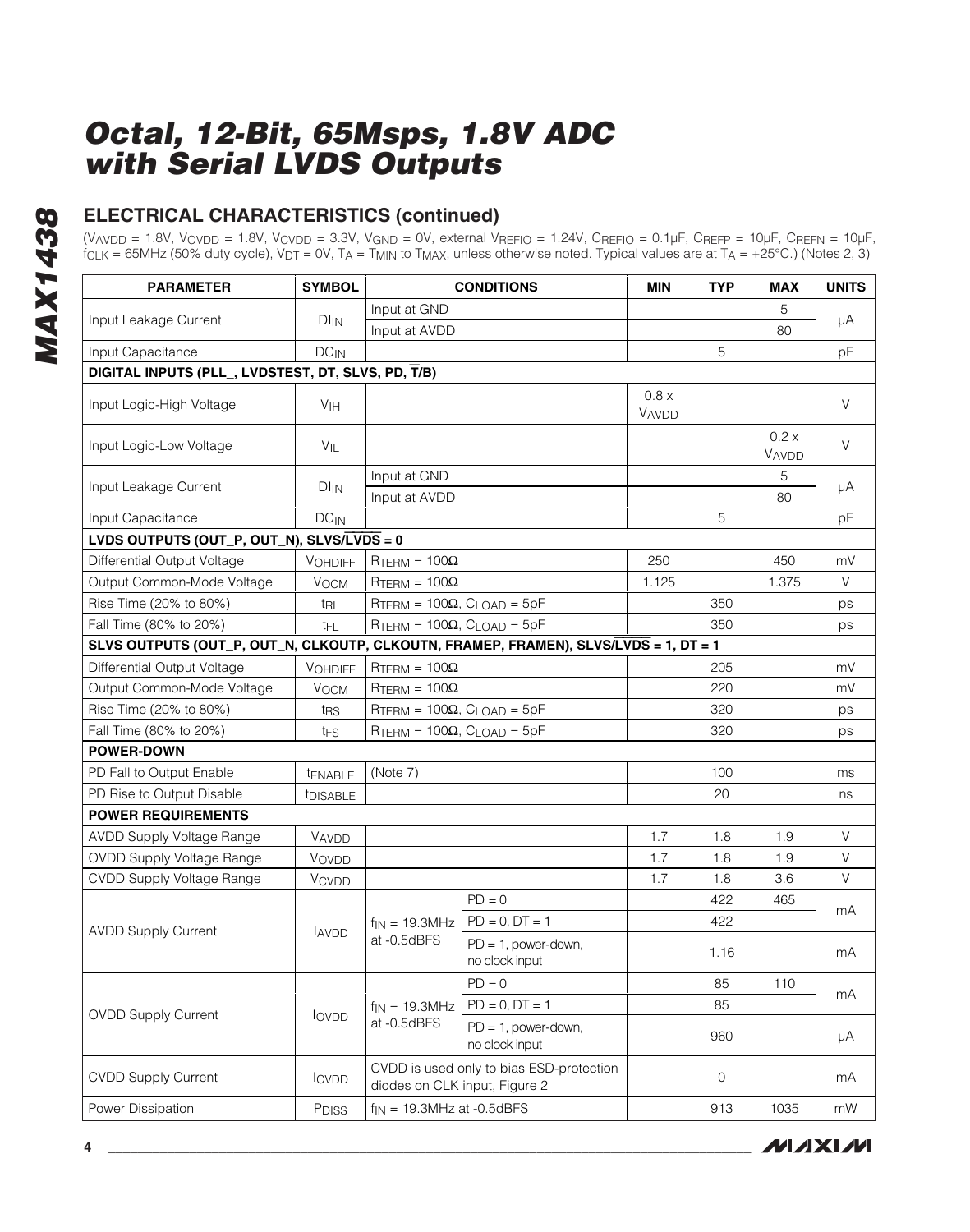## **ELECTRICAL CHARACTERISTICS (continued)**

(VAVDD = 1.8V, VOVDD = 1.8V, VCVDD = 3.3V, VGND = 0V, external VREFIO = 1.24V, CREFIO = 0.1µF, CREFP = 10µF, CREFN = 10µF  $f_{CLK}$  = 65MHz (50% duty cycle),  $V_{DT}$  = 0V, T<sub>A</sub> = T<sub>MIN</sub> to T<sub>MAX</sub>, unless otherwise noted. Typical values are at T<sub>A</sub> = +25°C.) (Notes 2, 3)

| <b>PARAMETER</b>                                      | <b>SYMBOL</b> | <b>CONDITIONS</b>          | MIN                                                          | <b>TYP</b><br><b>MAX</b>     | <b>UNITS</b> |
|-------------------------------------------------------|---------------|----------------------------|--------------------------------------------------------------|------------------------------|--------------|
| <b>TIMING CHARACTERISTICS (Note 8)</b>                |               |                            |                                                              |                              |              |
| Data Valid to CLKOUT Rise/Fall<br>$\overline{t}_{OD}$ |               | Figure 5 (Note 9)          | $(t_{SAMPLE}/24)$<br>$-0.15$                                 | $(t_{SAMPLE}/24)$<br>$+0.15$ | ns           |
| <b>CLKOUT Output-Width High</b>                       | tch           | Figure 5                   | tsAMPLE/12                                                   |                              | ns           |
| <b>CLKOUT Output-Width Low</b>                        | tcL           | Figure 5                   | tsAMPLE/12                                                   |                              | ns           |
| <b>FRAME Rise to CLKOUT Rise</b>                      | tcF           | Figure 4 (Note 9)          | $(t_{SAMPLE}/24)$<br>$(t_{SAMPLE}/24)$<br>$-0.15$<br>$+0.15$ |                              | ns           |
| Sample CLK Rise to FRAME Rise<br>tsF                  |               | Figure 4 (Note 9)          | $(t_{SAMPLE}/2)$<br>$+1.1$                                   | $(t_{SAMPLE}/2)$<br>$+2.6$   | ns           |
| Crosstalk                                             |               | (Note 4)                   |                                                              | -85                          | dB           |
| Gain Matching                                         | $C$ GM        | $f_{IN} = 5.3MHz$ (Note 4) |                                                              | ±0.1                         | dB           |
| Phase Matching                                        | $C_{PM}$      | $f_{IN} = 5.3MHz$ (Note 4) | $\pm 0.25$                                                   |                              | Degrees      |

**Note 2:** Specifications at T<sub>A ≥</sub> +25°C are quaranteed by production testing. Specifications at T<sub>A</sub> < +25°C are quaranteed by design and characterization and not subject to production testing.

**Note 3:** All capacitances are between the indicated pin and GND, unless otherwise noted.

**Note 4:** See definition in the Parameter Definitions section at the end of this data sheet.

**Note 5:** See the Common-Mode Output (CMOUT) section.

**Note 6:** Connect REFADJ to GND directly to enable internal reference mode. Connect REFADJ to AVDD directly to disable the internal bandgap reference and enable external reference mode.

**Note 7:** Measured using C<sub>REFP</sub> to GND = 1µF and C<sub>REFN</sub> to GND = 1µF. t<sub>ENABLE</sub> time may be lowered by using smaller capacitor values.

**Note 8:** Data valid to CLKOUT rise/fall timing is measured from 50% of data output level to 50% of clock output level.

**Note 9:** Guaranteed by design and characterization. Not subject to production testing.

## **Typical Operating Characteristics**

(VAVDD = 1.8V, VOVDD = 1.8V, VCVDD = 3.3V, VGND = 0V, internal reference, differential input at -0.5dBFS,  $f_{IN}$  = 5.3MHz,  $f_{CLK}$  = 65MHz (50% duty cycle),  $V_{DT} = 0V$ ,  $C_{LOAD} = 10pF$ ,  $T_A = +25°C$ , unless otherwise noted.)



*IVI AXI AVI* 

# **MAX1438 824XXAM**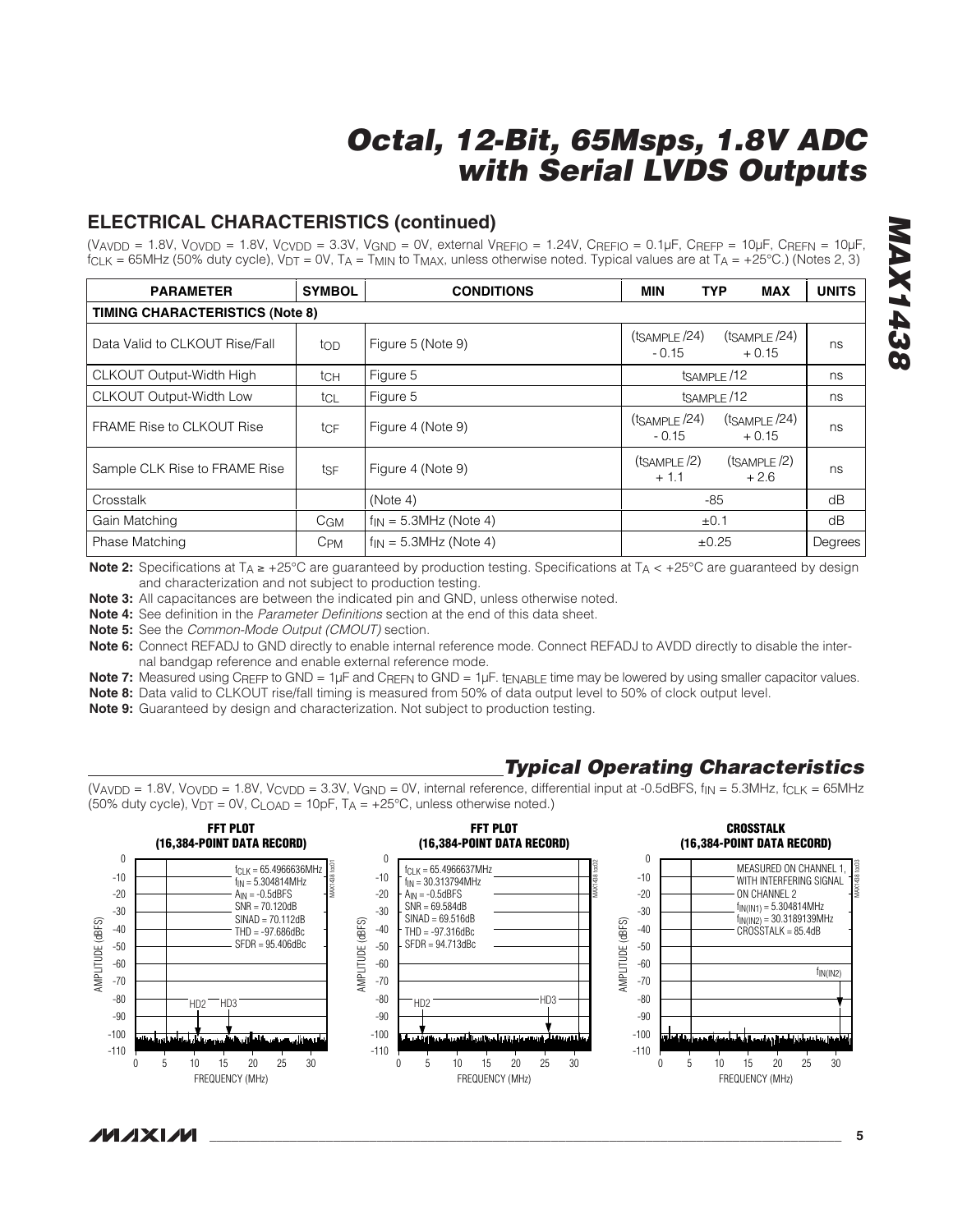## **Typical Operating Characteristics (continued)**

 $(V_{AVDD} = 1.8V, V_{OVDD} = 1.8V, V_{CVDD} = 3.3V, V_{GND} = 0V,$  internal reference, differential input at -0.5dBFS,  $f_{IN} = 5.3MHz$ ,  $f_{CLK} = 65MHz$ (50% duty cycle),  $V_{DT} = 0V$ ,  $C_{LOAD} = 10pF$ ,  $T_A = +25°C$ , unless otherwise noted.)



**MAXM** 

**MAX1438 MAX1438** 

**6 \_\_\_\_\_\_\_\_\_\_\_\_\_\_\_\_\_\_\_\_\_\_\_\_\_\_\_\_\_\_\_\_\_\_\_\_\_\_\_\_\_\_\_\_\_\_\_\_\_\_\_\_\_\_\_\_\_\_\_\_\_\_\_\_\_\_\_\_\_\_\_\_\_\_\_\_\_\_\_\_\_\_\_\_\_\_\_**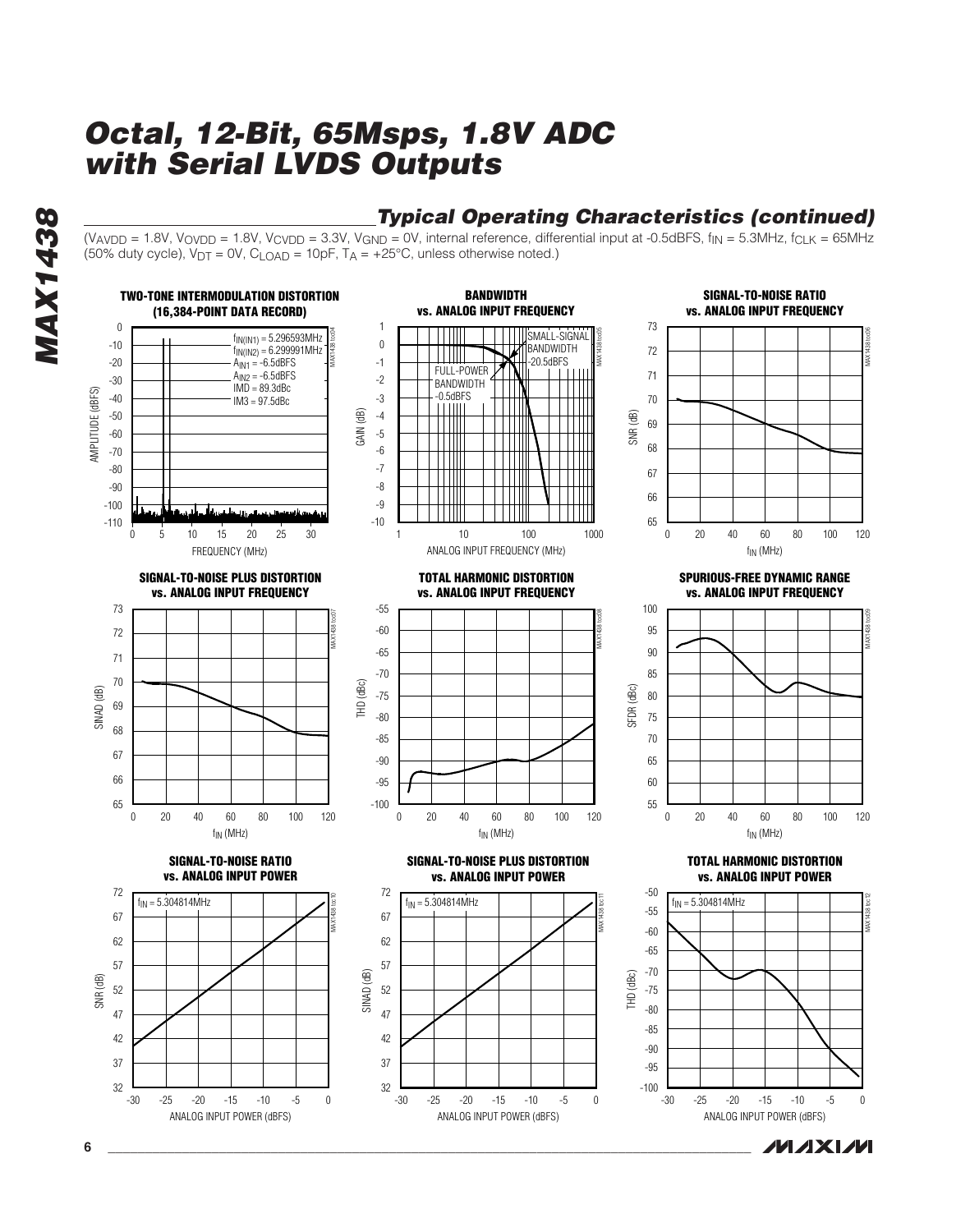## **Typical Operating Characteristics (continued)**

 $(V_{AVDD} = 1.8V, V_{OVDD} = 1.8V, V_{CVDD} = 3.3V, V_{GND} = 0V,$  internal reference, differential input at -0.5dBFS, f<sub>IN</sub> = 5.3MHz, f<sub>CLK</sub> = 65MHz  $(50\%$  duty cycle),  $V_{DT} = 0V$ ,  $C_{LOAD} = 10pF$ ,  $T_A = +25^{\circ}C$ , unless otherwise noted.)



**MAXM** 

**MAX1438 MAX1438**



**\_\_\_\_\_\_\_\_\_\_\_\_\_\_\_\_\_\_\_\_\_\_\_\_\_\_\_\_\_\_\_\_\_\_\_\_\_\_\_\_\_\_\_\_\_\_\_\_\_\_\_\_\_\_\_\_\_\_\_\_\_\_\_\_\_\_\_\_\_\_\_\_\_\_\_\_\_\_\_\_\_\_\_\_\_\_\_ 7**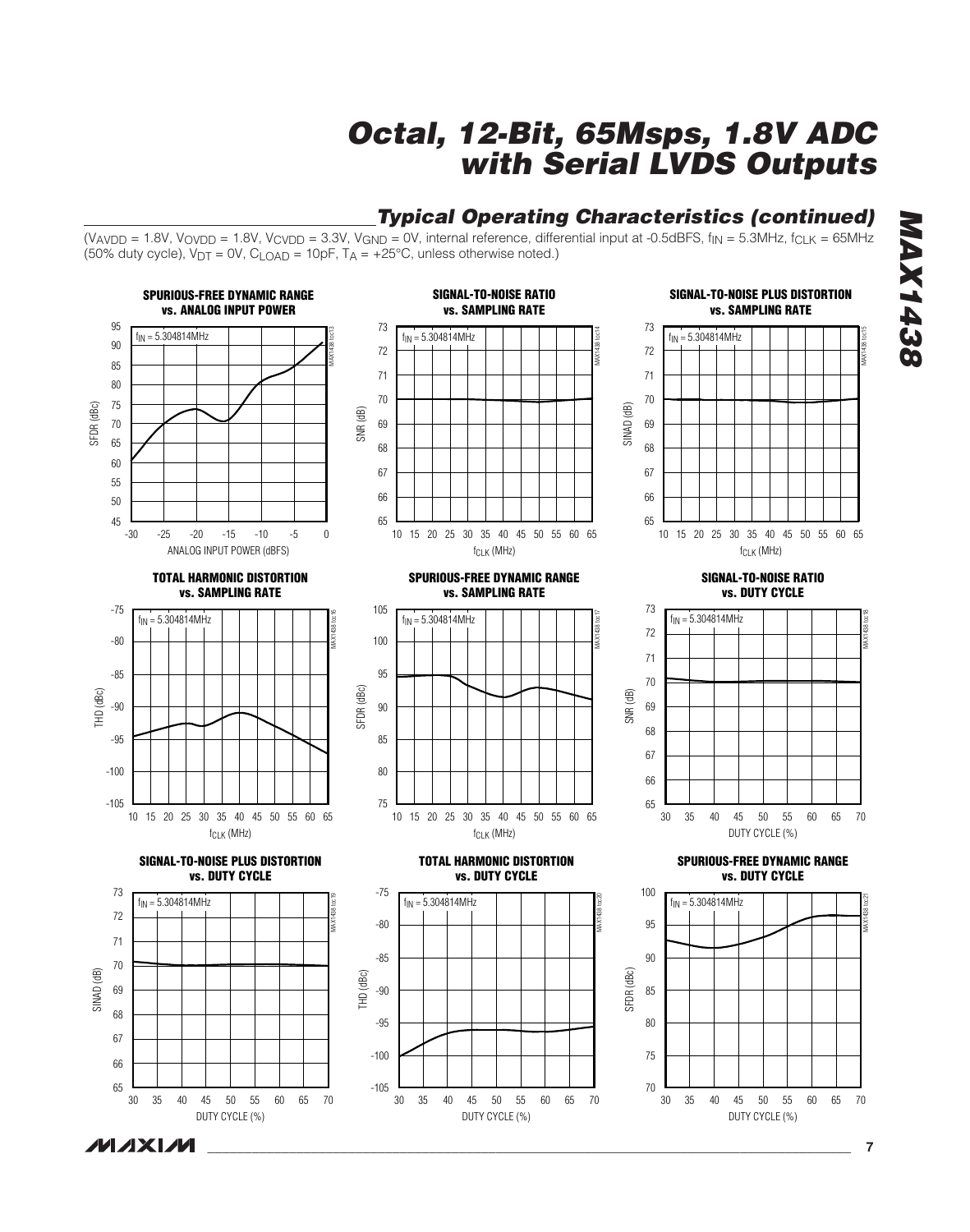## **Typical Operating Characteristics (continued)**

 $(V_{AVDD} = 1.8V, V_{OVDD} = 1.8V, V_{CVDD} = 3.3V, V_{GND} = 0V,$  internal reference, differential input at -0.5dBFS, f<sub>IN</sub> = 5.3MHz, f<sub>CLK</sub> = 65MHz  $(50\%$  duty cycle),  $V_{DT} = 0V$ ,  $C_{LOAD} = 10pF$ ,  $T_A = +25^{\circ}C$ , unless otherwise noted.)





**8 \_\_\_\_\_\_\_\_\_\_\_\_\_\_\_\_\_\_\_\_\_\_\_\_\_\_\_\_\_\_\_\_\_\_\_\_\_\_\_\_\_\_\_\_\_\_\_\_\_\_\_\_\_\_\_\_\_\_\_\_\_\_\_\_\_\_\_\_\_\_\_\_\_\_\_\_\_\_\_\_\_\_\_\_\_\_\_**

**MAX1438**

**MAX1438**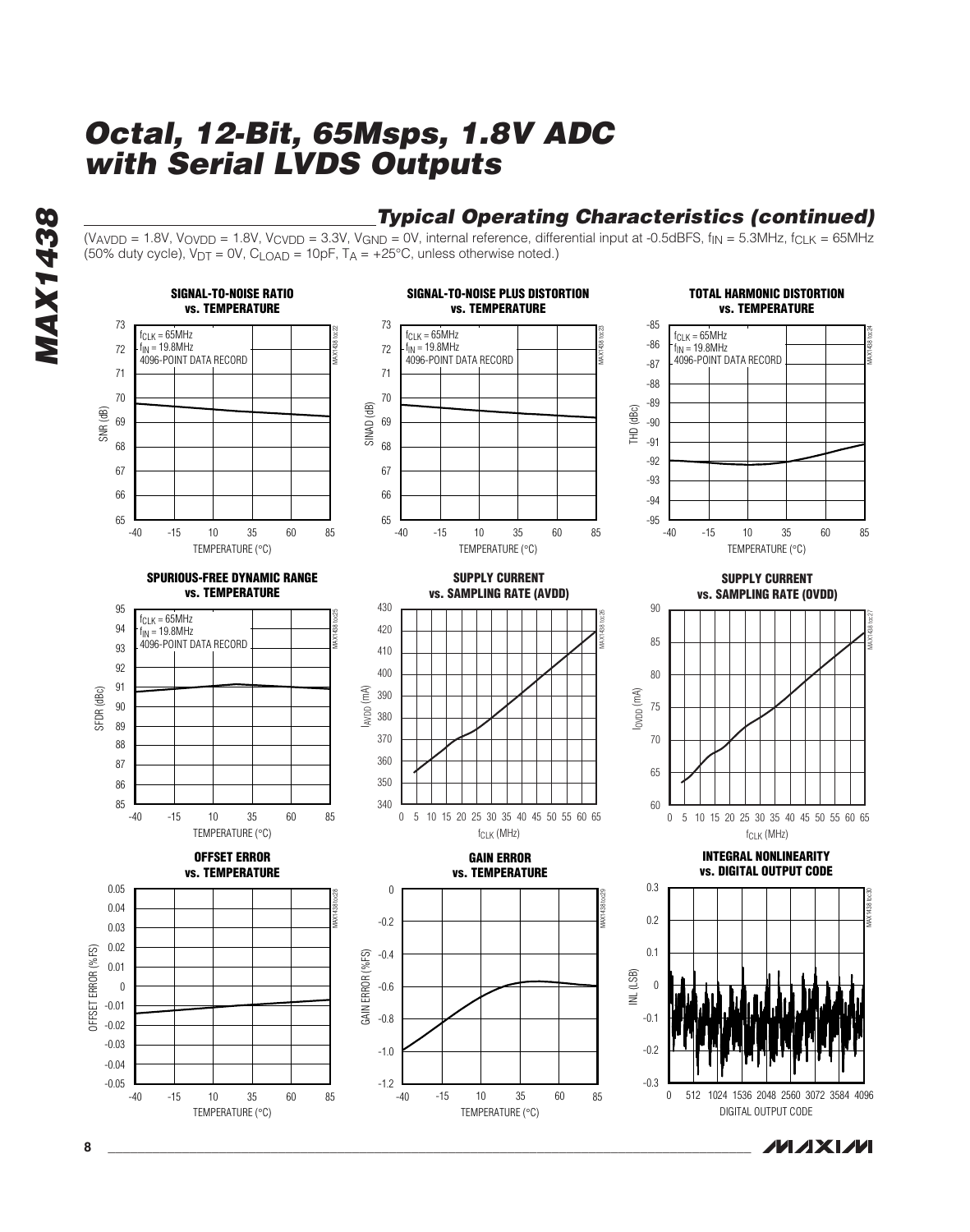

 $(V_{AVDD} = 1.8V, V_{OVDD} = 1.8V, V_{CVDD} = 3.3V, V_{GND} = 0V,$  internal reference, differential input at -0.5dBFS,  $f_{IN} = 5.3MHz$ ,  $f_{CLK} = 65MHz$  $(50\%$  duty cycle),  $V_{DT} = 0V$ , C<sub>LOAD</sub> = 10pF, T<sub>A</sub> = +25°C, unless otherwise noted.)



**MAX1438 MAX1438**

**MAXM**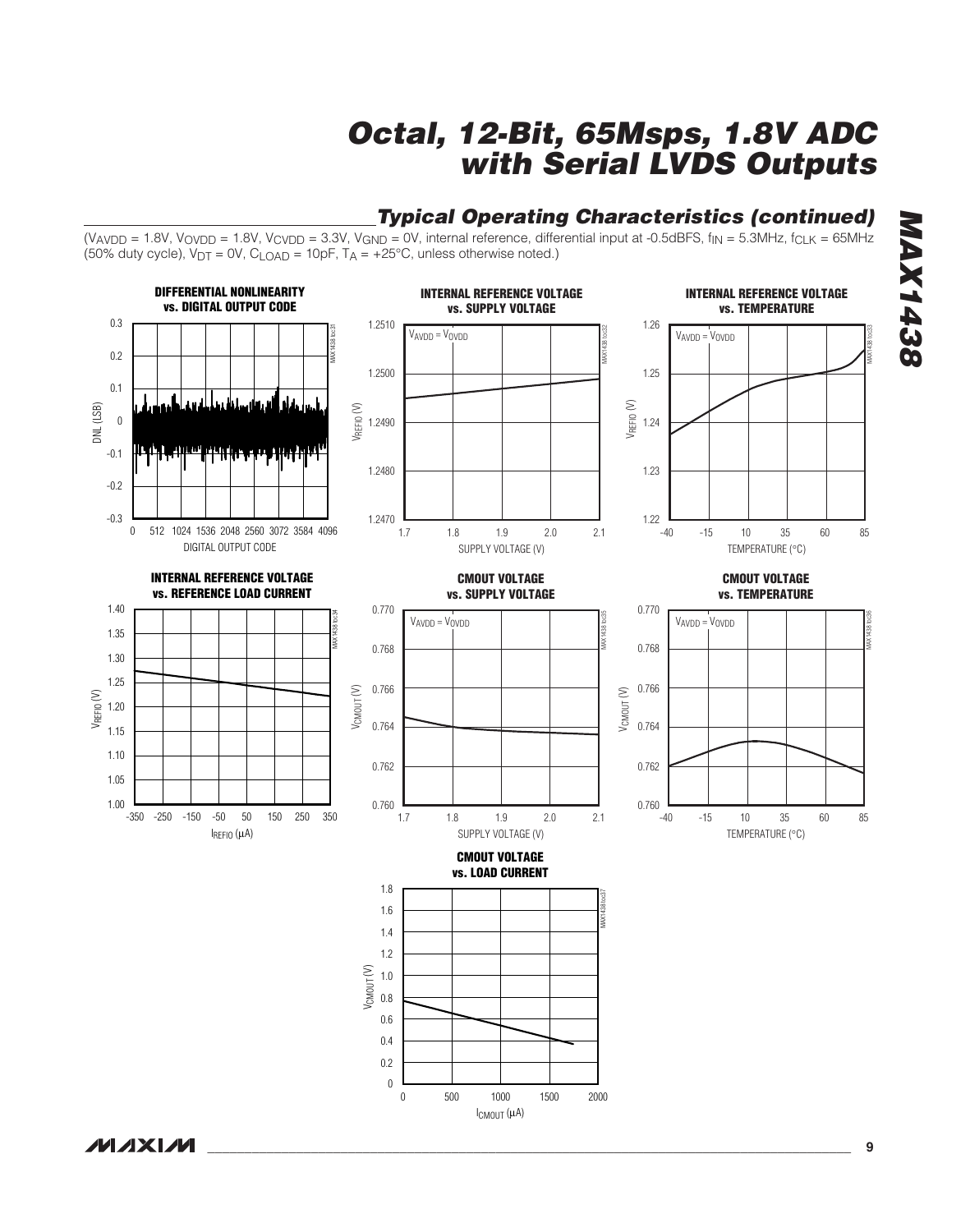**MAX1438 MAX1438**

|                 | <b>Pin Description</b> |
|-----------------|------------------------|
| <b>FUNCTION</b> |                        |
|                 |                        |

| <b>PIN</b>                                                             | <b>NAME</b>       | <b>FUNCTION</b>                                                                                                                                                                                                                                                                        |
|------------------------------------------------------------------------|-------------------|----------------------------------------------------------------------------------------------------------------------------------------------------------------------------------------------------------------------------------------------------------------------------------------|
| 1, 4, 7, 10, 16, 19, 22,<br>25, 26, 27, 30, 36, 89,<br>92, 96, 99, 100 | GND               | Ground. Connect all GND pins to the same potential.                                                                                                                                                                                                                                    |
| 2                                                                      | IN <sub>1</sub> P | Channel 1 Positive Analog Input                                                                                                                                                                                                                                                        |
| 3                                                                      | IN <sub>1</sub> N | Channel 1 Negative Analog Input                                                                                                                                                                                                                                                        |
| 5                                                                      | IN <sub>2</sub> P | Channel 2 Positive Analog Input                                                                                                                                                                                                                                                        |
| 6                                                                      | IN <sub>2</sub> N | Channel 2 Negative Analog Input                                                                                                                                                                                                                                                        |
| 8                                                                      | IN <sub>3</sub> P | Channel 3 Positive Analog Input                                                                                                                                                                                                                                                        |
| 9                                                                      | IN3N              | Channel 3 Negative Analog Input                                                                                                                                                                                                                                                        |
| 11, 12, 13, 15, 37-42,<br>86, 87, 88                                   | AVDD              | Analog Power Input. Connect AVDD to a +1.7V to +1.9V power supply. Bypass AVDD to GND<br>with a 0.1µF capacitor as close as possible to the device. Bypass the AVDD power plane to<br>the GND plane with a bulk ≥ 2.2µF capacitor. Connect all AVDD pins to the same potential.        |
| 14, 31, 50, 51, 70,<br>75, 76                                          | N.C.              | No Connection. Not internally connected.                                                                                                                                                                                                                                               |
| 17                                                                     | IN4P              | Channel 4 Positive Analog Input                                                                                                                                                                                                                                                        |
| 18                                                                     | IN4N              | Channel 4 Negative Analog Input                                                                                                                                                                                                                                                        |
| 20                                                                     | IN <sub>5</sub> P | Channel 5 Positive Analog Input                                                                                                                                                                                                                                                        |
| 21                                                                     | IN5N              | Channel 5 Negative Analog Input                                                                                                                                                                                                                                                        |
| 23                                                                     | IN6P              | Channel 6 Positive Analog Input                                                                                                                                                                                                                                                        |
| 24                                                                     | <b>IN6N</b>       | Channel 6 Negative Analog Input                                                                                                                                                                                                                                                        |
| 28                                                                     | IN7P              | Channel 7 Positive Analog Input                                                                                                                                                                                                                                                        |
| 29                                                                     | IN7N              | Channel 7 Negative Analog Input                                                                                                                                                                                                                                                        |
| 32                                                                     | DT                | Double-Termination Select. Drive DT high to select the internal $100\Omega$ termination between the<br>differential output pairs. Drive DT low to select no output termination.                                                                                                        |
| 33                                                                     | SLVS/LVDS         | Differential Output-Signal Format-Select Input. Drive SLVS/LVDS high to select SLVS outputs.<br>Drive SLVS/LVDS low to select LVDS outputs.                                                                                                                                            |
| 34                                                                     | <b>CVDD</b>       | Clock Power Input. Connect CVDD to a +1.7V to +3.6V power supply. Bypass CVDD to GND<br>with a 0.1µF capacitor in parallel with $a \ge 2.2\mu$ F capacitor. Install the bypass capacitors as<br>close as possible to the device.                                                       |
| 35                                                                     | <b>CLK</b>        | Single-Ended CMOS Clock Input                                                                                                                                                                                                                                                          |
| 43, 46, 49, 54, 57, 60,<br>63, 64, 67, 71, 74, 77                      | <b>OVDD</b>       | Output-Driver Power Input. Connect OVDD to a +1.7V to +1.9V power supply. Bypass OVDD to<br>GND with a 0.1µF capacitor as close as possible to the device. Bypass the OVDD power plane<br>to the GND plane with a bulk ≥ 2.2µF capacitor. Connect all OVDD pins to the same potential. |
| 44                                                                     | OUT7N             | Channel 7 Negative LVDS/SLVS Output                                                                                                                                                                                                                                                    |
| 45                                                                     | OUT7P             | Channel 7 Positive LVDS/SLVS Output                                                                                                                                                                                                                                                    |
| 47                                                                     | OUT6N             | Channel 6 Negative LVDS/SLVS Output                                                                                                                                                                                                                                                    |
| 48                                                                     | OUT6P             | Channel 6 Positive LVDS/SLVS Output                                                                                                                                                                                                                                                    |
| 52                                                                     | OUT5N             | Channel 5 Negative LVDS/SLVS Output                                                                                                                                                                                                                                                    |
| 53                                                                     | OUT5P             | Channel 5 Positive LVDS/SLVS Output                                                                                                                                                                                                                                                    |
| 55                                                                     | OUT4N             | Channel 4 Negative LVDS/SLVS Output                                                                                                                                                                                                                                                    |
| 56                                                                     | OUT4P             | Channel 4 Positive LVDS/SLVS Output                                                                                                                                                                                                                                                    |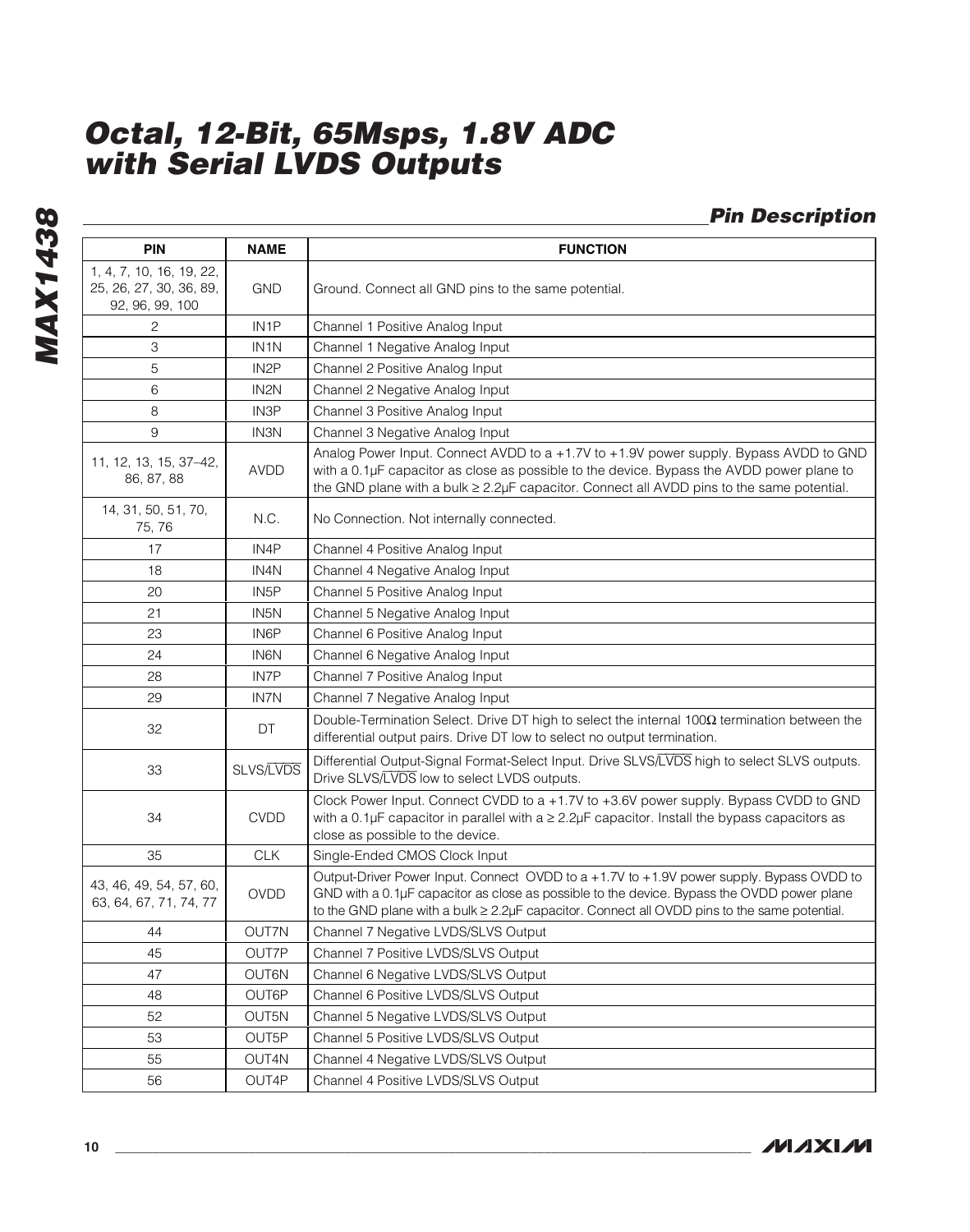## **Pin Description (continued)**

| <b>PIN</b> | <b>NAME</b>      | <b>FUNCTION</b>                                                                                                                                                                                                                                                                                               |  |  |  |  |
|------------|------------------|---------------------------------------------------------------------------------------------------------------------------------------------------------------------------------------------------------------------------------------------------------------------------------------------------------------|--|--|--|--|
| 58         | <b>FRAMEN</b>    | Negative Frame-Alignment LVDS/SLVS Output. A rising edge on the differential FRAME<br>output aligns to a valid D0 in the output data stream.                                                                                                                                                                  |  |  |  |  |
| 59         | <b>FRAMEP</b>    | Positive Frame-Alignment LVDS/SLVS Output. A rising edge on the differential FRAME output<br>aligns to a valid D0 in the output data stream.                                                                                                                                                                  |  |  |  |  |
| 61         | <b>CLKOUTN</b>   | Negative LVDS/SLVS Serial Clock Output                                                                                                                                                                                                                                                                        |  |  |  |  |
| 62         | <b>CLKOUTP</b>   | Positive LVDS/SLVS Serial Clock Output                                                                                                                                                                                                                                                                        |  |  |  |  |
| 65         | <b>OUT3N</b>     | Channel 3 Negative LVDS/SLVS Output                                                                                                                                                                                                                                                                           |  |  |  |  |
| 66         | OUT3P            | Channel 3 Positive LVDS/SLVS Output                                                                                                                                                                                                                                                                           |  |  |  |  |
| 68         | OUT2N            | Channel 2 Negative LVDS/SLVS Output                                                                                                                                                                                                                                                                           |  |  |  |  |
| 69         | OUT2P            | Channel 2 Positive LVDS/SLVS Output                                                                                                                                                                                                                                                                           |  |  |  |  |
| 72         | OUT1N            | Channel 1 Negative LVDS/SLVS Output                                                                                                                                                                                                                                                                           |  |  |  |  |
| 73         | OUT1P            | Channel 1 Positive LVDS/SLVS Output                                                                                                                                                                                                                                                                           |  |  |  |  |
| 78         | <b>OUTON</b>     | Channel 0 Negative LVDS/SLVS Output                                                                                                                                                                                                                                                                           |  |  |  |  |
| 79         | <b>OUTOP</b>     | Channel 0 Positive LVDS/SLVS Output                                                                                                                                                                                                                                                                           |  |  |  |  |
| 80         | <b>LVDSTEST</b>  | LVDS Test Pattern Enable. Drive LVDSTEST high to enable the output test pattern (0000 1011<br>1101 MSB $\rightarrow$ LSB). As with the analog conversion results, the test pattern data is output LSB<br>first. Drive LVDSTEST low for normal operation.                                                      |  |  |  |  |
| 81         | PD.              | Power-Down Input. Drive PD high to power down all channels and reference. Drive PD low for<br>normal operation.                                                                                                                                                                                               |  |  |  |  |
| 82         | PLL3             | PLL Control Input 3. See Table 1 for details.                                                                                                                                                                                                                                                                 |  |  |  |  |
| 83         | PLL <sub>2</sub> | PLL Control Input 2. See Table 1 for details.                                                                                                                                                                                                                                                                 |  |  |  |  |
| 84         | PLL <sub>1</sub> | PLL Control Input 1. See Table 1 for details.                                                                                                                                                                                                                                                                 |  |  |  |  |
| 85         | $\overline{T}/B$ | Output Format-Select Input. Drive T/B high to select binary output format. Drive T/B low to<br>select two's-complement output format.                                                                                                                                                                         |  |  |  |  |
| 90         | <b>REFN</b>      | Negative Reference Bypass Output. Connect a ≥ 1µF (10µF typ) capacitor between REFP and<br>REFN, and connect $a \geq 1$ µF (10µF typ) capacitor between REFN and GND. Place the<br>capacitors as close as possible to the device on the same side of the PCB.                                                 |  |  |  |  |
| 91         | <b>REFP</b>      | Positive Reference Bypass Output. Connect $a \geq 1$ µF (10µF typ) capacitor between REFP and<br>REFN, and connect $a \geq 1\mu$ F (10 $\mu$ F typ) capacitor between REFP and GND. Place the<br>capacitors as close as possible to the device on the same side of the PCB.                                   |  |  |  |  |
| 93         | <b>REFIO</b>     | Reference Input/Output. For internal reference operation (REFADJ = GND), the reference<br>output voltage is 1.24V. For external reference operation (REFADJ = AVDD), apply a stable<br>reference voltage at REFIO. Bypass to GND with ≥ 0.1µF.                                                                |  |  |  |  |
| 94         | <b>REFADJ</b>    | Internal/External Reference-Mode-Select and Reference Adjust Input. For internal reference<br>mode, connect REFADJ directly to GND. For external reference mode, connect REFADJ<br>directly to AVDD. For reference-adjust mode, see the Full-Scale Range Adjustments Using the<br>Internal Reference section. |  |  |  |  |
| 95         | <b>CMOUT</b>     | Common-Mode Reference Voltage Output. CMOUT outputs the input common-mode voltage<br>for DC-coupled applications. Bypass CMOUT to GND with ≥ 0.1µF capacitor.                                                                                                                                                 |  |  |  |  |
| 97         | <b>INOP</b>      | Channel 0 Positive Analog Input                                                                                                                                                                                                                                                                               |  |  |  |  |
| 98         | <b>INON</b>      | Channel 0 Negative Analog Input                                                                                                                                                                                                                                                                               |  |  |  |  |
|            | EP               | Exposed Pad. EP is internally connected to GND. Connect EP to GND.                                                                                                                                                                                                                                            |  |  |  |  |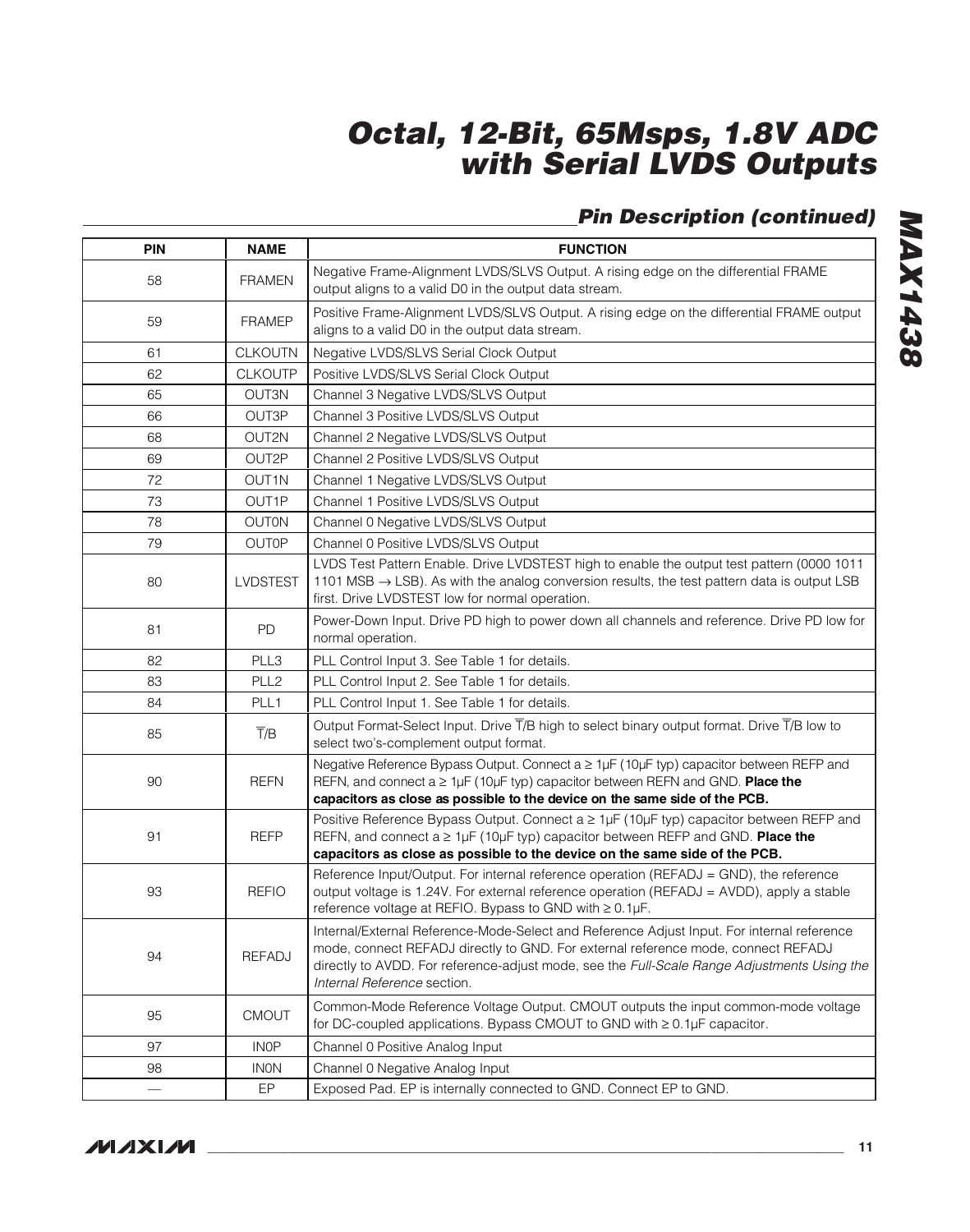**Functional Diagram**REFADJ REFIO REFP REFN PD AVDD OVDD DT SLVS/LVDS AVDD OVDD  $DT$ LVDSTEST POWER **NUXXI/VI** OUTPUT<br>CONTROL CMOUT · REFERENCE SYSTEM **CONTROL** *MAX1438* T/B **ICMV** 12-BIT  $\blacktriangleright$  OUTOP IN0P 12:1 PIPELINE T/H **SERIALIZER**  $\rightarrow$  OUTON IN0N ADC 12-BIT  $\rightarrow$  OUT1P IN1P  $12.1$ PIPELINE T/H SERIALIZER  $\rightarrow$  OUT1N IN1N ADC  $\bullet$ LVDS/SLVS OUTPUT ٠  $\ddot{\phantom{a}}$ **DRIVERS** 12-BIT  $\blacktriangleright$  OUT7P IN7P  $12.1$ T/H PIPELINE SERIALIZER IN7N  $\rightarrow$  OUT7N ADC  $\blacktriangleright$  FRAMEP FRAMEN  $\blacktriangleright$  CLKOUTP CLOCK PLL CLK **CIRCUITRY** 6x  $\blacktriangleright$  CLKOUTN CVDD PLL1 PLL2 PLL3 GND \*ICMV = INPUT COMMON-MODE VOLTAGE (INTERNALLY GENERATED).

## **Detailed Description**

**Input Circuit**

The MAX1438 ADC features fully differential inputs, a pipelined architecture, and digital error correction for high-speed signal conversion. The ADC pipeline architecture moves the samples taken at the inputs through the pipeline stages every half clock cycle. The converted digital results are serialized and sent through the LVDS/SLVS output drivers. The total clock-cycle latency from input to output is 6.5 clock cycles.

The MAX1438 offers eight separate fully differential channels with synchronized inputs and outputs. Configure the outputs for binary or two's complement with the  $\overline{T}/B$  digital input. Global power-down minimizes power consumption.

Figure 1 displays a simplified diagram of the input T/H circuits. In track mode, switches S1, S2a, S2b, S4a, S4b, S5a, and S5b are closed. The fully differential circuits sample the input signals onto the two capacitors (C2a and C2b) through switches S4a and S4b. S2a and S2b set the common mode for the operational transconductance amplifier (OTA), and open simultaneously with S1, sampling the input waveform. Switches S4a, S4b, S5a, and S5b are then opened before switches S3a and S3b connect capacitors C1a and C1b to the output of the amplifier and switch S4c is closed. The resulting differential voltages are held on capacitors C2a and C2b. The amplifiers charge capacitors C1a and C1b to the same values originally held on C2a and C2b. These values are



# **MAX1438 MAX1438**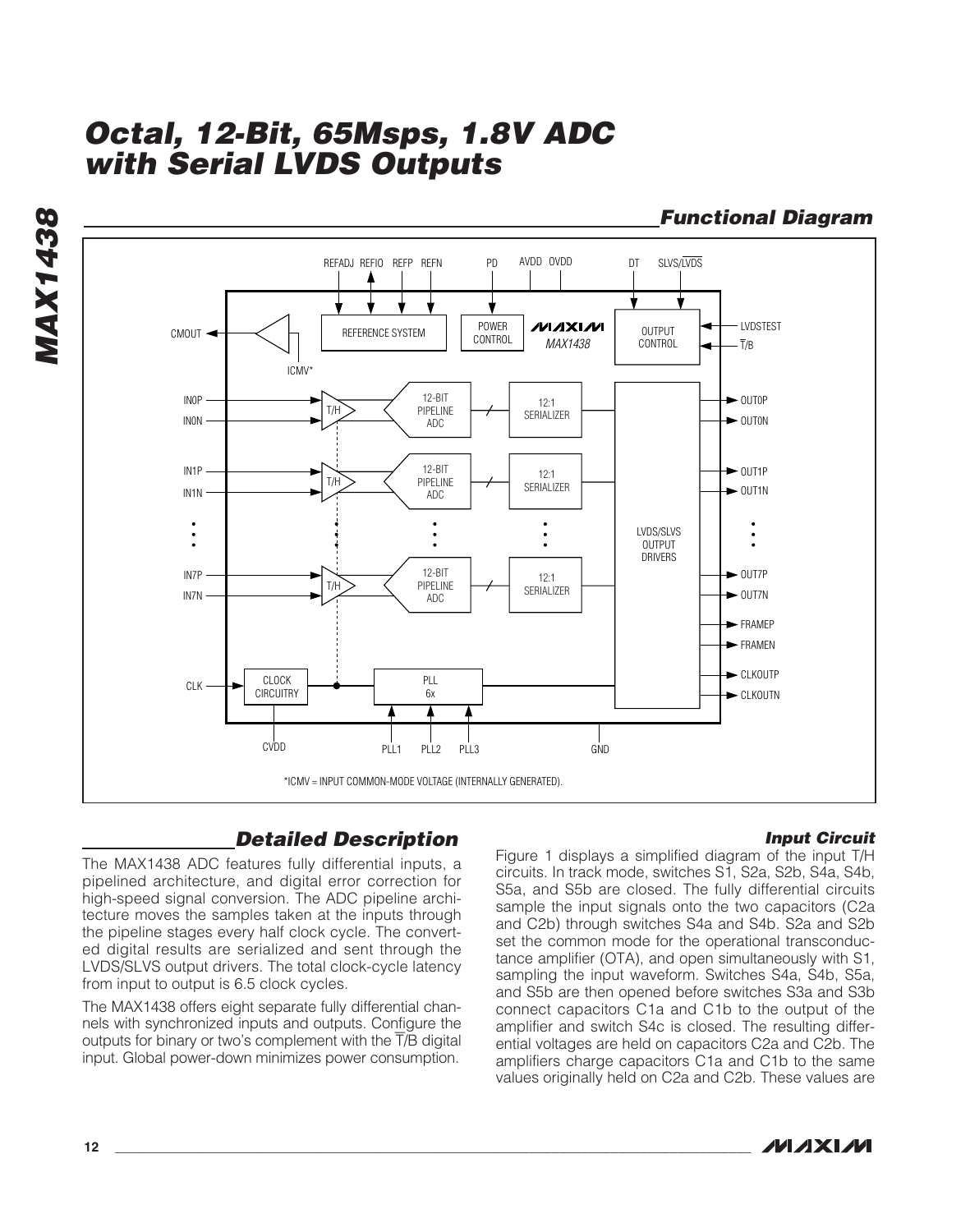

Figure 1. Internal Input Circuit

then presented to the first-stage quantizers and isolate the pipelines from the fast-changing inputs. Analog inputs, IN\_P to IN\_N, are driven differentially. For differential inputs, balance the input impedance of IN\_P and IN\_N for optimum performance.

#### **Reference Configurations (REFIO, REFADJ, REFP, and REFN)**

The MAX1438 provides an internal 1.24V bandgap reference or can be driven with an external reference voltage. The full-scale analog differential input range is ±FSR. FSR (full-scale range) is given by the following equation:

$$
FSR = \frac{(0.700 \times V_{REFIO})}{1.24V}
$$

where VREFIO is the voltage at REFIO, generated internally or externally. For a  $V<sub>REFIO</sub> = 1.24V$ , the full-scale input range is  $\pm 700$ mV (1.4Vp-p).

#### **Internal Reference Mode**

Connect REFADJ to GND to use the internal bandgap reference directly. The internal bandgap reference generates VREFIO to be 1.24V with a 120ppm/°C temperature coefficient in internal reference mode. Connect an external  $\geq 0.1$ µF bypass capacitor from REFIO to GND for stability. REFIO sources up to 200µA and sinks up to 200µA for external circuits, and REFIO has a  $75mV/mA$  load regulation. REFIO has > 1M $\Omega$  to GND when the MAX1438 is in power-down mode. The internal reference circuit requires 100ms (CRFFP to GND  $=$ CREFN to GND =  $1\mu$ F) to power up and settle when power is applied to the MAX1438 or when PD transitions from high to low.

To compensate for gain errors or to decrease or increase the ADC's FSR, add an external resistor between REFADJ and GND or REFADJ and REFIO. This adjusts the internal reference value of the MAX1438 by up to  $\pm 5\%$  of its nominal value. See the Full-Scale Range Adjustments Using the Internal Reference section.

**\_\_\_\_\_\_\_\_\_\_\_\_\_\_\_\_\_\_\_\_\_\_\_\_\_\_\_\_\_\_\_\_\_\_\_\_\_\_\_\_\_\_\_\_\_\_\_\_\_\_\_\_\_\_\_\_\_\_\_\_\_\_\_\_\_\_\_\_\_\_\_\_\_\_\_\_\_\_\_\_\_\_\_\_\_\_\_\_\_\_\_\_\_\_\_\_\_\_\_\_\_\_ 13**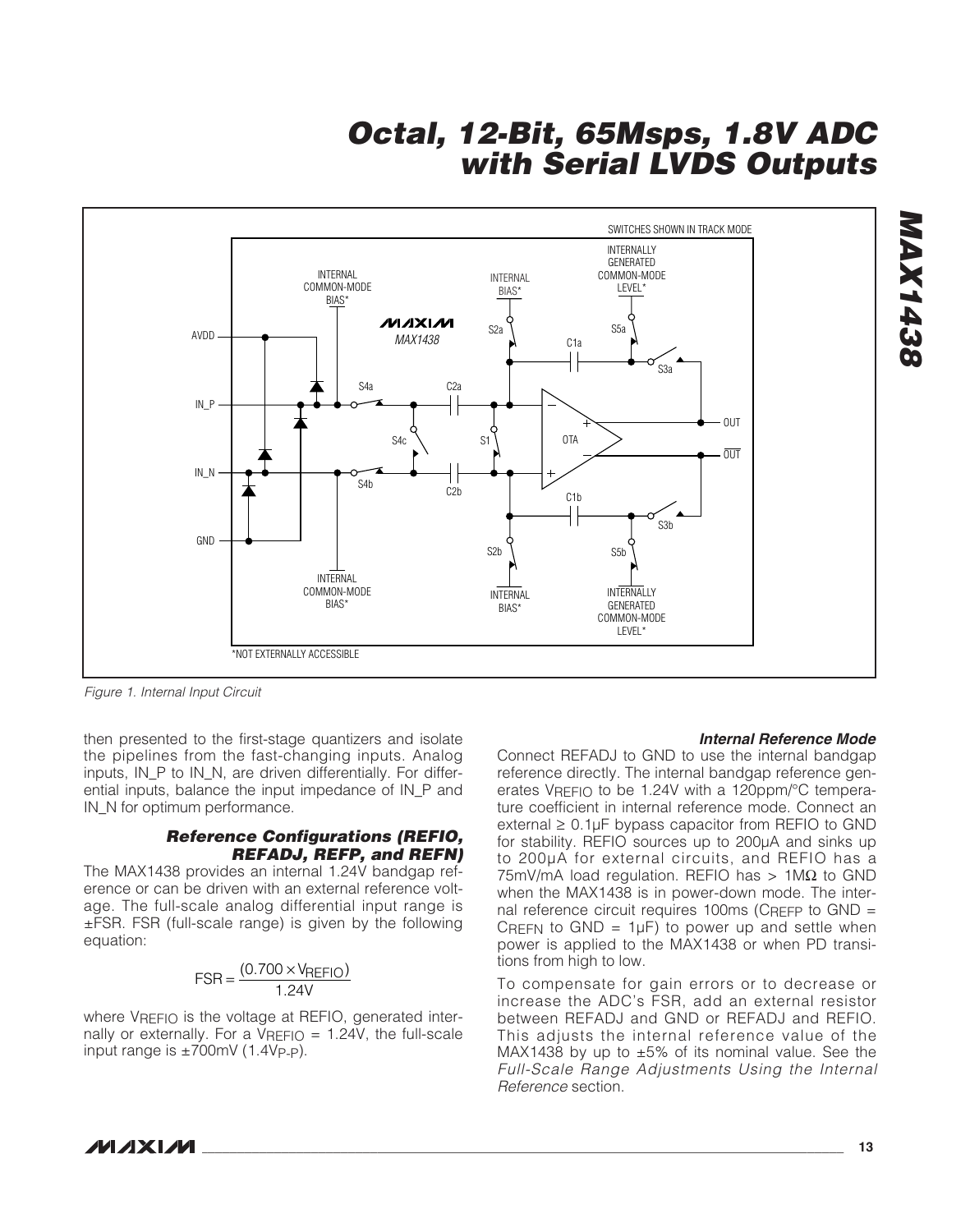Connect  $\geq 1 \mu F$  ( $10 \mu F$  typ) capacitors to GND from<br>
REFP and REFN and  $a \geq 1 \mu F$  ( $10 \mu F$  typ) capacitor<br>
between REFP and REFN as close to the device as<br>
possible on the same side of the PC board.<br> **External Refere** REFP and REFN and  $a \geq 1 \mu$ F (10 $\mu$ F typ) capacitor between REFP and REFN as close to the device as possible on the same side of the PC board.

#### **External Reference Mode**

The external reference mode allows for more control over the MAX1438 reference voltage and allows multiple converters to use a common reference. Connect REFADJ to AVDD to disable the internal reference. Apply a stable 1.18V to 1.30V source at REFIO. Bypass REFIO to GND with  $a \ge 0.1$ µF capacitor. The REFIO input impedance is > 1MΩ.

#### **Clock Input (CLK)**

The MAX1438 accepts a CMOS-compatible clock signal with a wide 20% to 80% input clock duty cycle. Drive CLK with an external single-ended clock signal. Figure 2 shows the simplified clock input diagram.

Low clock jitter is required for the specified SNR performance of the MAX1438. Analog input sampling occurs on the rising edge of CLK, requiring this edge to provide the lowest possible jitter. Jitter limits the maximum SNR performance of any ADC according to the following relationship:

$$
SNR = 20 \times \log \left( \frac{1}{2 \times \pi \times f_{\text{IN}} \times t_{\text{J}}} \right)
$$

where f<sub>IN</sub> represents the analog input frequency and t<sub>J</sub> is the total system clock jitter.

#### **PLL Inputs (PLL1, PLL2, PLL3)**

The MAX1438 features a PLL that generates an output clock signal with 6 times the frequency of the input clock. The output clock signal is used to clock data out of the MAX1438 (see the System Timing Requirements section). Set the PLL1, PLL2, and PLL3 bits according to the input clock range provided in Table 1.



Figure 2. Clock Input Circuitry

### **Table 1. PLL1, PLL2, and PLL3 Configuration Table**

| PLL <sub>1</sub> | PLL <sub>2</sub> | PLL3 | <b>INPUT CLOCK RANGE</b><br>(MHz) |            |
|------------------|------------------|------|-----------------------------------|------------|
|                  |                  |      | <b>MIN</b>                        | <b>MAX</b> |
| Λ                | ∩                | ∩    | 45.0                              | 65.0       |
|                  | ∩                |      | 32.5                              | 45.0       |
|                  |                  | Λ    | 22.5                              | 32.5       |
|                  |                  |      | 16.3                              | 22.5       |
|                  | Ω                | Λ    | 11.3                              | 16.3       |
|                  | ∩                |      | 8.1                               | 11.3       |
|                  |                  |      | 5.6                               | 8.1        |
|                  |                  |      | 4.0                               | 5.6        |

#### **System Timing Requirements**

Figure 3 shows the relationship between the analog inputs, input clock, frame-alignment output, serial-clock output, and serial-data output. The differential analog input (IN\_P and IN\_N) is sampled on the rising edge of the CLK signal and the resulting data appears at the digital outputs 6.5 clock cycles later. Figure 4 provides a detailed, two-conversion timing diagram of the relationship between the inputs and the outputs.

#### **Clock Output (CLKOUTP, CLKOUTN)**

The MAX1438 provides a differential clock output that consists of CLKOUTP and CLKOUTN. As shown in Figure 4, the serial output data is clocked out of the MAX1438 on both edges of the clock output. The frequency of the output clock is 6 times the frequency of CLK.

#### **Frame-Alignment Output (FRAMEP, FRAMEN)**

The MAX1438 provides a differential frame-alignment signal that consists of FRAMEP and FRAMEN. As shown in Figure 4, the rising edge of the frame-alignment signal corresponds to the first bit (D0) of the 12 bit serial data stream. The frequency of the framealignment signal is identical to the frequency of the input clock.

#### **Serial Output Data (OUT\_P, OUT\_N)**

**MAXIM** 

The MAX1438 provides its conversion results through individual differential outputs consisting of OUT\_P and OUT\_N. The results are valid 6.5 input clock cycles after the sample is taken. As shown in Figure 3, the output data is clocked out on both edges of the output clock, LSB (D0) first. Figure 5 provides the detailed serial-output timing diagram.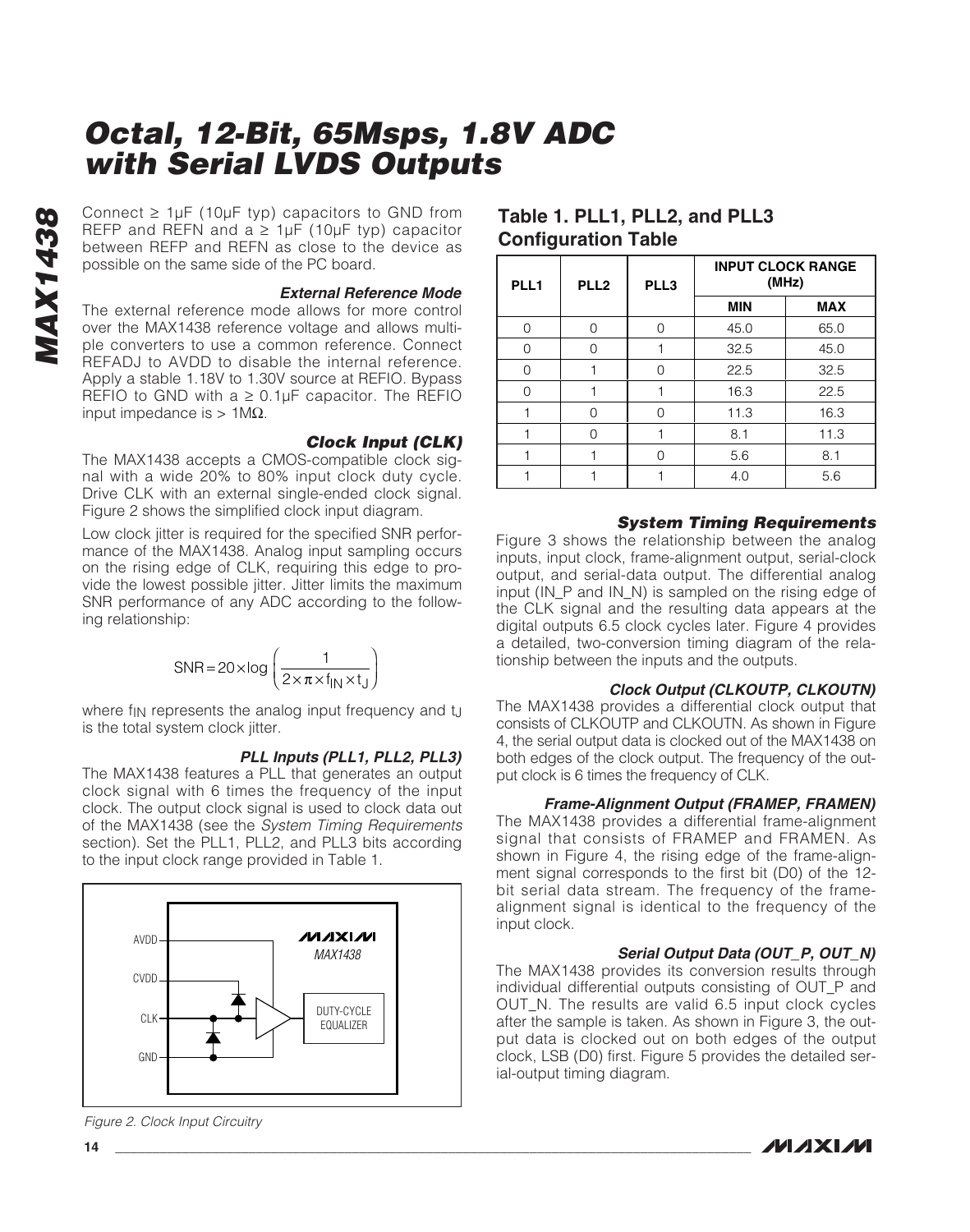

Figure 3. Global Timing Diagram



Figure 4. Detailed Two-Conversion Timing Diagram



Figure 5. Serialized-Output Detailed Timing Diagram



**MAX1438**

**MAX1438**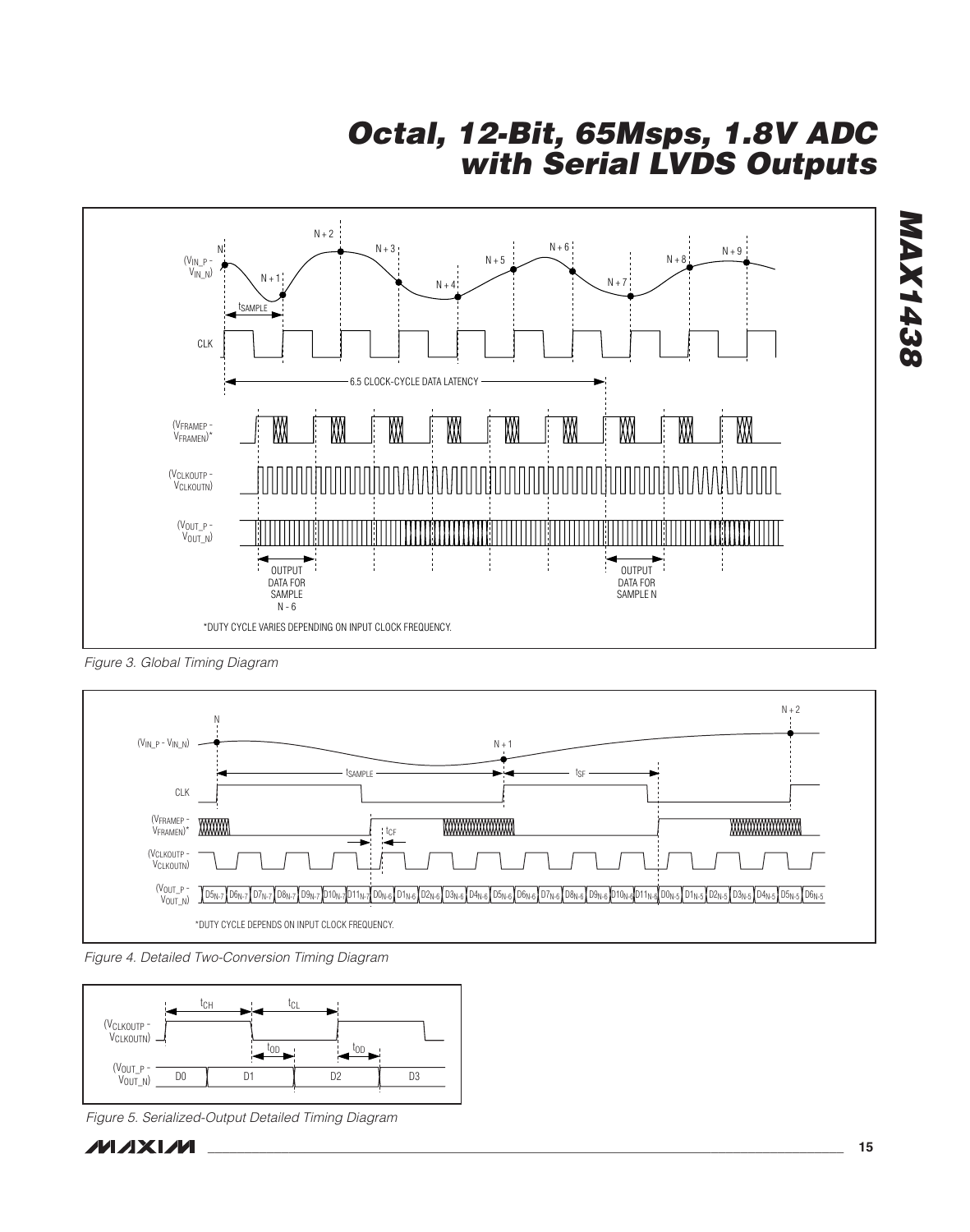## **Table 2. Output Code Table (VREFIO = 1.24V)**

|                                       | <b>TWO'S-COMPLEMENT DIGITAL OUTPUT CODE</b><br>$(\overline{T}/B=0)$ |                                                                | OFFSET BINARY DIGITAL OUTPUT CODE     | $V_{IN\_P}$ - $V_{IN\_N}$ (mV)                                     |                                                                |                       |  |
|---------------------------------------|---------------------------------------------------------------------|----------------------------------------------------------------|---------------------------------------|--------------------------------------------------------------------|----------------------------------------------------------------|-----------------------|--|
| <b>BINARY</b><br>$D11 \rightarrow D0$ | <b>HEXADECIMAL</b><br><b>EQUIVALENT</b><br>OF D11 $\rightarrow$ D0  | <b>DECIMAL</b><br><b>EQUIVALENT</b><br>OF D11 $\rightarrow$ D0 | <b>BINARY</b><br>$D11 \rightarrow D0$ | <b>HEXADECIMAL</b><br><b>EQUIVALENT</b><br>OF D11 $\rightarrow$ D0 | <b>DECIMAL</b><br><b>EQUIVALENT</b><br>OF D11 $\rightarrow$ D0 | $(V_{REFIO} = 1.24V)$ |  |
| 0111 1111 1111                        | 0x7FF                                                               | $+2047$                                                        | 1111 1111 1111                        | 0xFFF                                                              | +4095                                                          | $+699.66$             |  |
| 0111 1111 1110                        | 0x7FE                                                               | $+2046$                                                        | 1111 1111 1110                        | 0xFFE                                                              | $+4094$                                                        | $+699.32$             |  |
|                                       |                                                                     |                                                                |                                       |                                                                    |                                                                |                       |  |
| 0000 0000 0001                        | 0x001                                                               | $+1$                                                           | 1000 0000 0001                        | 0x801                                                              | $+2049$                                                        | $+0.34$               |  |
| 0000 0000 0000                        | 0x000                                                               | $\Omega$                                                       | 1000 0000 0000                        | 0x800                                                              | $+2048$                                                        | $\Omega$              |  |
| 1111 1111 1111                        | 0xFFF                                                               | -1                                                             | 0111 1111 1111                        | 0x7FF                                                              | $+2047$                                                        | $-0.34$               |  |
|                                       |                                                                     |                                                                |                                       |                                                                    |                                                                |                       |  |
| 1000 0000 0001                        | 0x801                                                               | $-2047$                                                        | 0000 0000 0001                        | 0x001                                                              | $+1$                                                           | $-699.66$             |  |
| 1000 0000 0000                        | 0x800                                                               | $-2048$                                                        | 0000 0000 0000                        | 0x000                                                              | 0                                                              | $-700.00$             |  |



Figure 6. Two's-Complement Transfer Function ( $\overline{T}/B = 0$ )

#### **Output Data Format (**T**/B) Transfer Functions**

The MAX1438 output data format is either offset binary or two's complement, depending on the logic-input T/B. With  $\overline{T}/B$  low, the output data format is two's complement. With  $\overline{T}/B$  high, the output data format is offset binary. The following equations, Table 2, and Figures 6 and 7 define the relationship between the digital output and the analog input. For two's complement  $(T/B = 0)$ :

$$
V_{IN\_P} - V_{IN\_N} = FSR \times 2 \times \frac{CODE_{10}}{4096}
$$



Figure 7. Binary Transfer Function ( $\overline{T}/B = 1$ )

and for offset binary  $(\overline{T}/B = 1)$ :

$$
V_{1N\_P} - V_{1N\_N} = FSR \times 2 \times \frac{CODE_{10} - 2048}{4096}
$$

where  $CODE_{10}$  is the decimal equivalent of the digital output code as shown in Table 2.

Keep the capacitive load on the MAX1438 digital outputs as low as possible.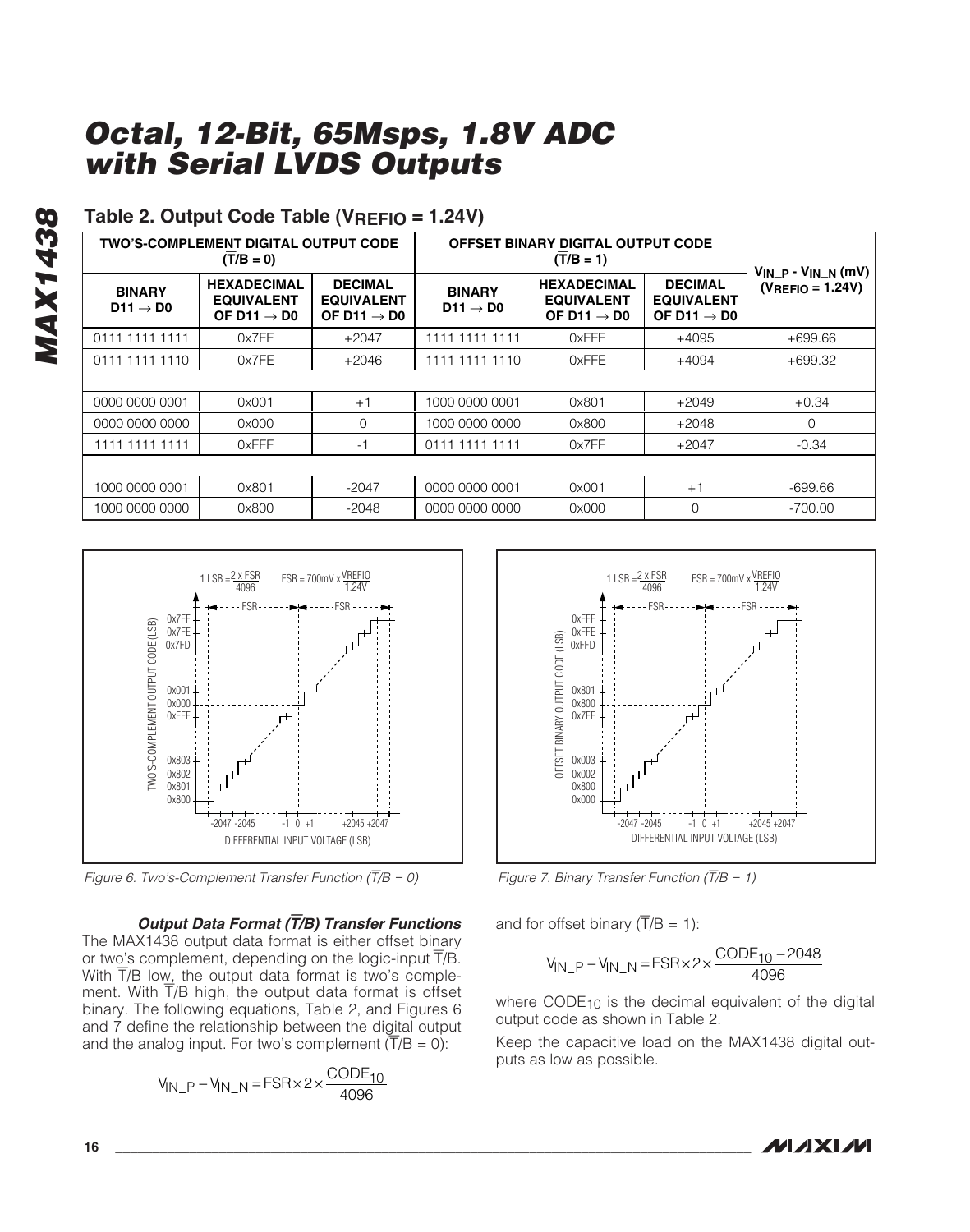#### **LVDS and SLVS Signals (SLVS/**LVDS**)**

Drive SLVS/LVDS low for LVDS or drive SLVS/LVDS high for SLVS levels at the MAX1438 outputs (OUT\_P, OUT\_N, CLKOUTP, CLKOUTN, FRAMEP, and FRAMEN). For SLVS levels, enable double-termination by driving DT high. See the *Electrical Characteristics* table for LVDS and SLVS output voltage levels.

#### **LVDS Test Pattern (LVDSTEST)**

Drive LVDSTEST high to enable the output test pattern on all LVDS or SLVS output channels. The output test pattern is 0000 1011 1101. Drive LVDSTEST low for normal operation (test pattern disabled).

#### **Common-Mode Output (CMOUT)**

CMOUT provides a common-mode reference for DCcoupled analog inputs. If the input is DC-coupled, match the output common-mode voltage of the circuit driving the MAX1438 to the output voltage at VCMOUT to within ±50mV. It is recommended that the output common-mode voltage of the driving circuit be derived from CMOUT.

#### **Double-Termination (DT)**

The MAX1438 offers an optional, internal 100 $\Omega$  termination between the differential output pairs (OUT\_P and OUT\_N, CLKOUTP and CLKOUTN, FRAMEP and FRAMEN). In addition to the termination at the end of the line, a second termination directly at the outputs helps eliminate unwanted reflections down the line. This feature is useful in applications where trace lengths are long (>5in) or with mismatched impedance. Drive DT high to select doubletermination, or drive DT low to disconnect the internal termination resistor (single-termination). Selecting double-termination increases the OVDD supply current (see Figure 8).

#### **Power-Down Mode (PD)**

The MAX1438 offers a power-down mode to efficiently use power by transitioning to a low-power state when conversions are not required.

PD controls the power-down mode of all channels and the internal reference circuitry. Drive PD high to enable power-down. In power-down mode, the output impedance of all of the LVDS/SLVS outputs is approximately 342 $Ω$ , if DT is low. The output impedance of the differential LVDS/SLVS outputs is 100 $Ω$  when DT is high. See the Electrical Characteristics table for typical supply currents during power-down. The following list shows the state of the analog inputs and digital outputs in power-down mode:

- IN\_P, IN\_N analog inputs are disconnected from the internal input amplifier
- REFIO has  $> 1$ MΩ to GND

**\_\_\_\_\_\_\_\_\_\_\_\_\_\_\_\_\_\_\_\_\_\_\_\_\_\_\_\_\_\_\_\_\_\_\_\_\_\_\_\_\_\_\_\_\_\_\_\_\_\_\_\_\_\_\_\_\_\_\_\_\_\_\_\_\_\_\_\_\_\_\_\_\_\_\_\_\_\_\_\_\_\_\_\_\_\_\_\_\_\_\_\_\_\_\_\_\_\_\_\_\_\_ 17**



Figure 8. Double-Termination

• OUT P, OUT N, CLKOUTP, CLKOUTN, FRAMEP, and FRAMEN have approximately 342Ω between the output pairs when DT is low. When DT is high, the differential output pairs have 100Ω between each pair.

When operating from the internal reference, the wakeup time from power-down is typically 100ms (CREFP to  $GND = C$ REFN to  $GND = 1\mu F$ ). When using an external reference, the wake-up time is dependent on the external reference drivers.

### **Applications Information**

#### **Full-Scale Range Adjustments Using the Internal Reference**

The MAX1438 supports a full-scale adjustment range of 10% (±5%). To decrease the full-scale range, add a 25kΩ to 250kΩ external resistor or potentiometer (RADJ) between REFADJ and GND. To increase the full-scale range, add a 25kΩ to 250kΩ resistor between REFADJ and REFIO. Figure 9 shows the two possible configurations.

The following equations provide the relationship between RADJ and the change in the analog full-scale range:

$$
FSR = 0.7V \left( 1 + \frac{1.25k\Omega}{R_{ADJ}} \right)
$$

for R<sub>AD</sub>, connected between REFADJ and REFIO, and: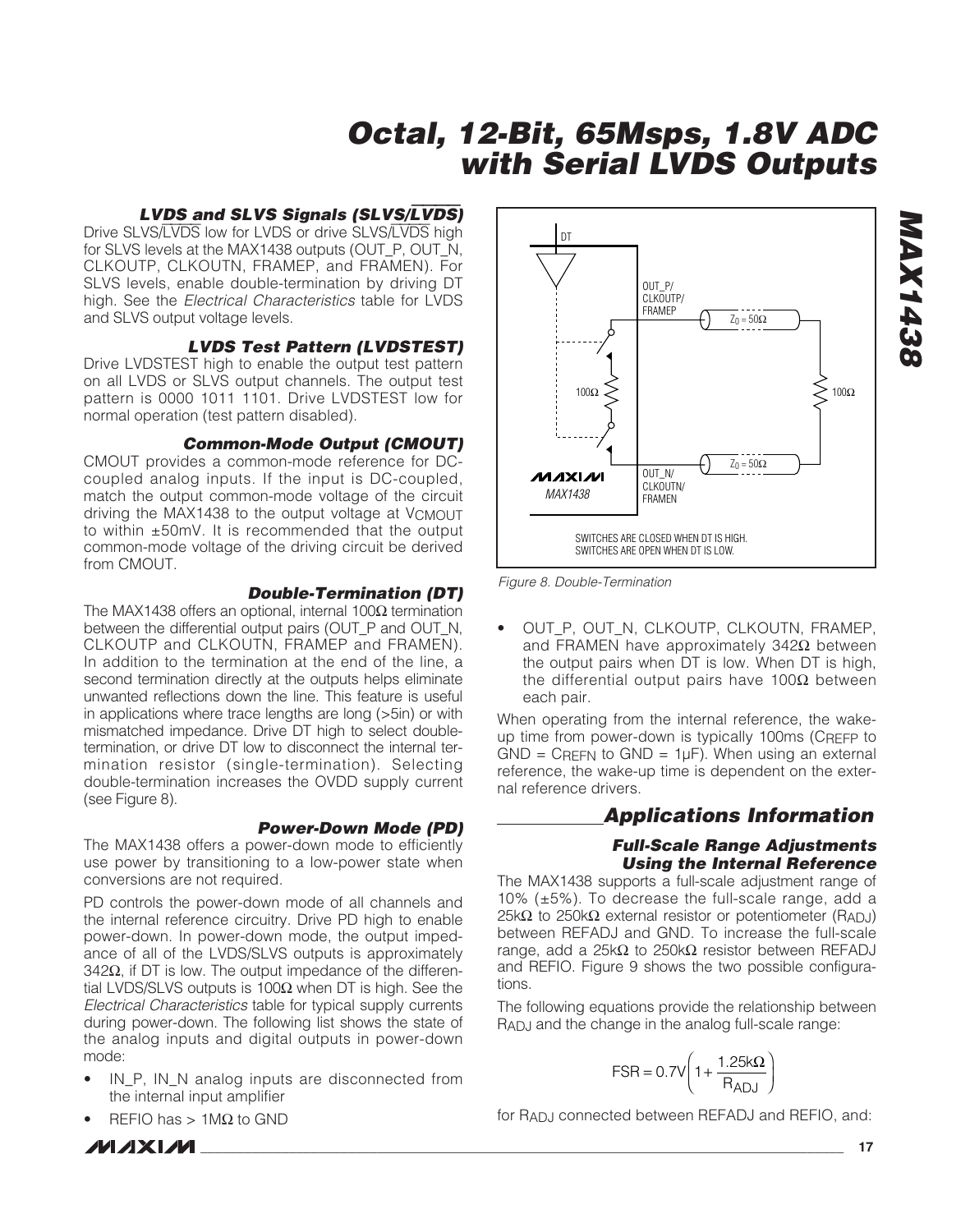

Figure 9. Circuit Suggestions to Adjust the ADC's Full-Scale Range

$$
FSR = 0.7V \left(1 - \frac{1.25k\Omega}{R_{ADJ}}\right)
$$

for RADJ connected between REFADJ and GND.

#### **Using Transformer Coupling**

An RF transformer (Figure 10) provides an excellent solution to convert a single-ended input source signal to a fully differential signal. The MAX1438 input common-mode voltage is internally biased to 0.76V (typ) with  $f_{CLK}$  = 65MHz. Although a 1:1 transformer is shown, a step-up transformer can be selected to reduce the drive requirements. A reduced signal swing from the input driver, such as an op amp, can also improve the overall distortion.

#### **Grounding, Bypassing, and Board Layout**

The MAX1438 requires high-speed board layout design techniques. Refer to the MAX1434/MAX1436/MAX1437/ MAX1438 EV kit data sheet for a board layout reference. Locate all bypass capacitors as close to the device as possible, preferably on the same side as the ADC, using surface-mount devices for minimum inductance. Bypass AVDD to GND with a 0.1µF ceramic capacitor in parallel with a 0.1µF ceramic capacitor. Bypass OVDD to GND with a 0.1µF ceramic capacitor in parallel with  $a \geq 2.2$ uF ceramic capacitor. Bypass



Figure 10. Transformer-Coupled Input Drive

CVDD to GND with a 0.1µF ceramic capacitor in parallel with  $a ≥ 2.2\mu$ F ceramic capacitor.

Multilayer boards with ample ground and power planes produce the highest level of signal integrity. Connect MAX1438 ground pins and the exposed pad to the same ground plane. The MAX1438 relies on the exposed-pad connection for a low-inductance ground connection. Isolate the ground plane from any noisy digital system ground planes.

Route high-speed digital signal traces away from the sensitive analog traces. Keep all signal lines short and free of 90° turns.

Ensure that the differential analog input network layout is symmetric and that all parasitics are balanced equally. Refer to the MAX1434/MAX1436/MAX1437/MAX1438 EV kit data sheet for an example of symmetric input layout.

## **Parameter Definitions**

#### **Integral Nonlinearity (INL)**

Integral nonlinearity is the deviation of the values on an actual transfer function from a straight line. For the MAX1438, this straight line is between the end points of the transfer function, once offset and gain errors have been nullified. INL deviations are measured at every step and the worst-case deviation is reported in the Electrical Characteristics table.

#### **Differential Nonlinearity (DNL)**

Differential nonlinearity is the difference between an actual step width and the ideal value of 1 LSB. A DNL error specification of less than 1 LSB guarantees no missing codes and a monotonic transfer function. For the MAX1438, DNL deviations are measured at every step and the worst-case deviation is reported in the Electrical Characteristics table.

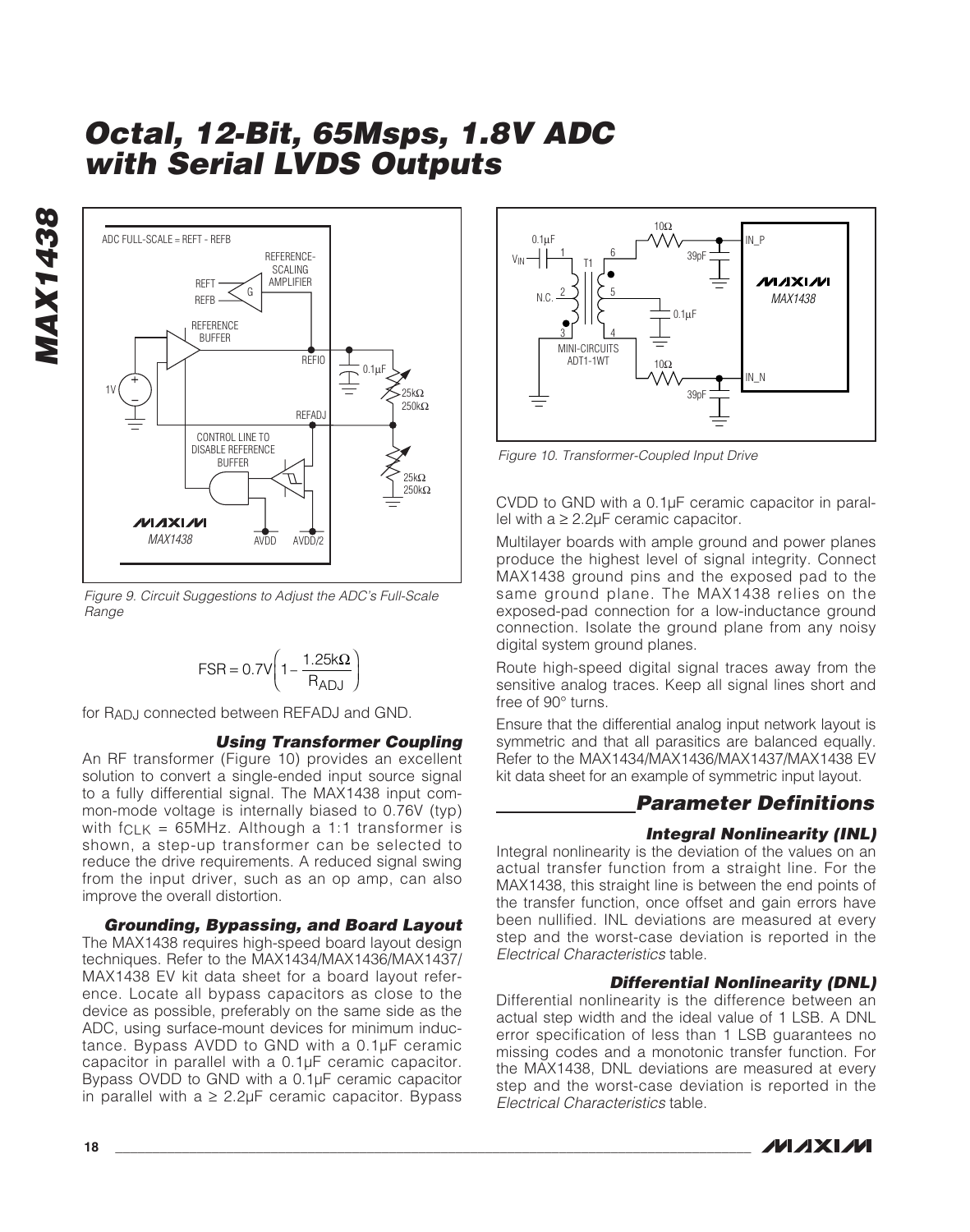#### **Offset Error**

Offset error is a figure of merit that indicates how well the actual transfer function matches the ideal transfer function at a single point. For the MAX1438, the ideal midscale digital output transition occurs when there is -1/2 LSBs across the analog inputs (Figures 6 and 7). Bipolar offset error is the amount of deviation between the measured midscale transition point and the ideal midscale transition point.

#### **Gain Error**

Gain error is a figure of merit that indicates how well the slope of the actual transfer function matches the slope of the ideal transfer function. For the MAX1438 the gain error is the difference of the measured full-scale and zero-scale transition points minus the difference of the ideal full-scale and zero-scale transition points.

For the bipolar devices (MAX1438), the full-scale transition point is from 0x7FE to 0x7FF for two's-complement output format (0xFFE to 0xFFF for offset binary) and the zero-scale transition point is from 0x800 to 0x801 for two's complement (0x000 to 0x001 for offset binary).

**Crosstalk** Crosstalk indicates how well each analog input is isolated from the others. For the MAX1438, a 5.3MHz, -0.5dBFS analog signal is applied to one channel while a 19.3MHz, -0.5dBFS analog signal is applied to another channel. An FFT is taken on the channel with the 5.3MHz analog signal. From this FFT, the crosstalk is measured as the difference in the 5.3MHz and 19.3MHz amplitudes.

#### **Aperture Delay**

Aperture delay  $(t_{AD})$  is the time defined between the rising edge of the sampling clock and the instant when an actual sample is taken. See Figure 11.

#### **Aperture Jitter**

Aperture jitter (tAJ) is the sample-to-sample variation in the aperture delay. See Figure 11.

#### **Signal-to-Noise Ratio (SNR)**

For a waveform perfectly reconstructed from digital samples, the theoretical maximum SNR is the ratio of the full-scale analog input (RMS value) to the RMS quantization error (residual error). The ideal, theoretical minimum analog-to-digital noise is caused by quantization error only and results directly from the ADC's resolution (N bits):

 $SNR<sub>d</sub>B<sub>[max]</sub> = 6.02<sub>d</sub>B × N × 1.76<sub>d</sub>B$ 

In reality, there are other noise sources besides quantization noise: thermal noise, reference noise, clock jitter, etc.



Figure 11. Aperture Jitter/Delay Specifications

For the MAX1438, SNR is computed by taking the ratio of the RMS signal to the RMS noise. RMS noise includes all spectral components to the Nyquist frequency excluding the fundamental, the first six harmonics (HD2–HD7), and the DC offset.

#### **Signal-to-Noise Plus Distortion (SINAD)**

SINAD is computed by taking the ratio of the RMS signal to the RMS noise plus distortion. RMS noise plus distortion includes all spectral components to the Nyquist frequency, excluding the fundamental and the DC offset.

#### **Effective Number of Bits (ENOB)**

ENOB specifies the dynamic performance of an ADC at a specific input frequency and sampling rate. An ideal ADC's error consists of quantization noise only. ENOB for a full-scale sinusoidal input waveform is computed from:

$$
ENOB = \left(\frac{SINAD - 1.76}{6.02}\right)
$$

#### **Total Harmonic Distortion (THD)**

THD is the ratio of the RMS sum of the first six harmonics of the input signal to the fundamental itself. This is expressed as:

$$
\text{THD} = 20 \times \log \left( \frac{\sqrt{{V_2}^2 + {V_3}^2 + {V_4}^2 + {V_5}^2 + {V_6}^2 + {V_7}^2}}{V_1} \right)
$$

#### **Spurious-Free Dynamic Range (SFDR)**

SFDR is the ratio expressed in decibels of the RMS amplitude of the fundamental (maximum signal component) to the RMS value of the next-largest spurious component, excluding DC offset. SFDR is specified in decibels relative to the carrier (dBc).

**MAXM**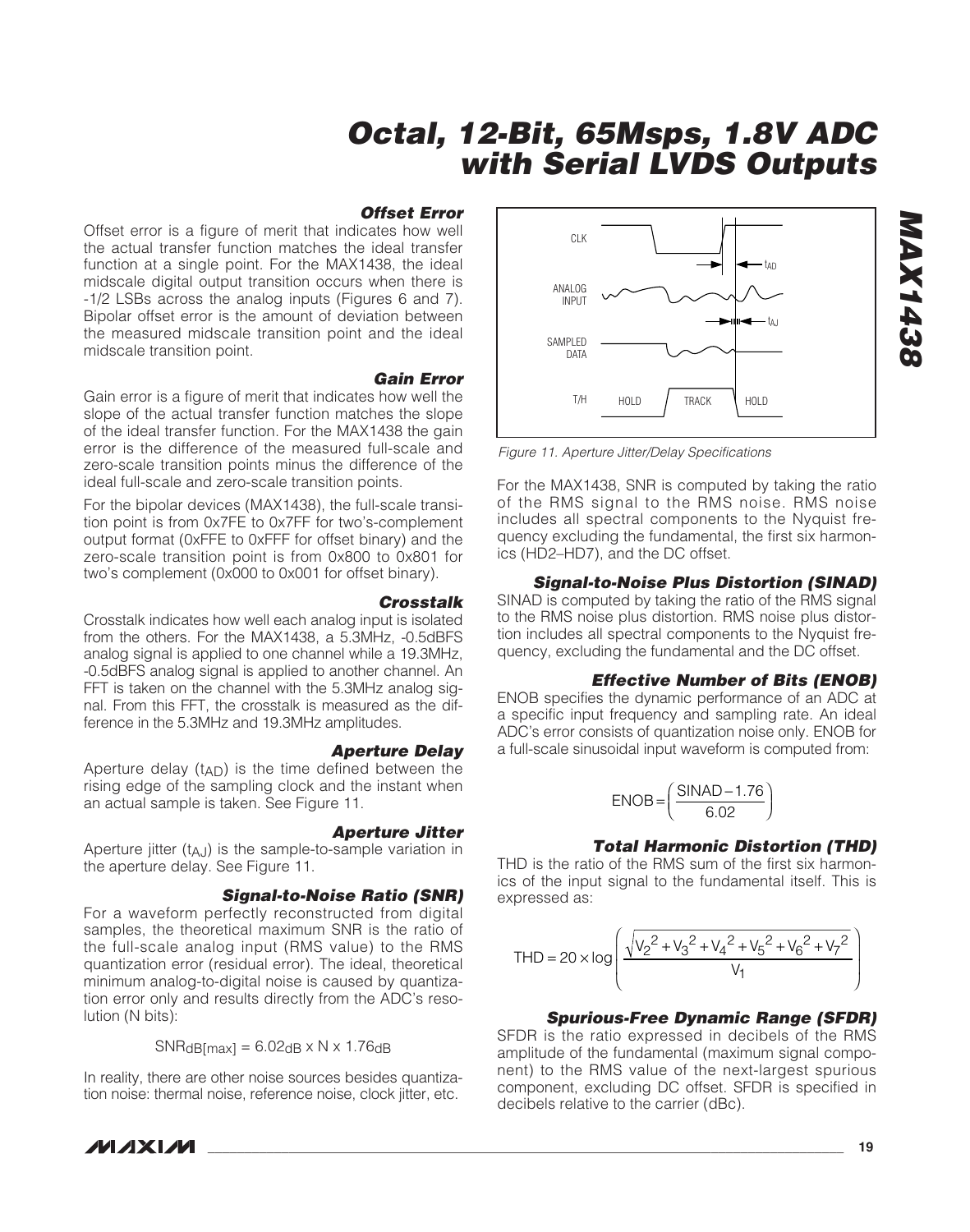# **MAX1438 MAX1438**

#### **Intermodulation Distortion (IMD)**

IMD is the total power of the IM2 to IM5 intermodulation products to the Nyquist frequency relative to the total input power of the two input tones  $f_1$  and  $f_2$ . The individual input tone levels are at -6.5dBFS. The intermodulation products are as follows:

- 2nd-order intermodulation products (IM2):  $f_1 + f_2$ ,  $f_2 - f_1$
- 3rd-order intermodulation products (IM3):  $2 \times f_1 f_2$ ,  $2 \times f$  - f<sub>1</sub>,  $2 \times f$ <sub>1</sub> + f<sub>2</sub>,  $2 \times f$ <sub>2</sub> + f<sub>1</sub>
- 4th-order intermodulation products (IM4):  $3 \times f_1 f_2$ ,  $3 \times f_2 - f_1$ ,  $3 \times f_1 + f_2$ ,  $3 \times f_2 + f_1$
- 5th-order intermodulation products (IM5):  $3 \times f_1 2$  $x$  f<sub>2</sub>,  $3x$  f<sub>2</sub> -  $2x$  f<sub>1</sub>,  $3x$  f<sub>1</sub> +  $2x$  f<sub>2</sub>,  $3x$  f<sub>2</sub> +  $2x$  f<sub>1</sub>

#### **Third-Order Intermodulation (IM3)**

IM3 is the total power of the 3rd-order intermodulation product to the Nyquist frequency relative to the total input power of the two input tones  $f_1$  and  $f_2$ . The individual input tone levels are at -6.5dBFS. The 3rd-order intermodulation products are  $2 \times f_1 - f_2$ ,  $2 \times f_2 - f_1$ ,  $2 \times f_1$  $+$  f<sub>2</sub>,  $2 \times f$ <sub>2</sub> + f<sub>1</sub>.

#### **Small-Signal Bandwidth**

A small -20.5dBFS analog input signal is applied to an ADC so that the signal's slew rate does not limit the ADC's performance. The input frequency is then swept up to the point where the amplitude of the digitized conversion result has decreased by -3dB.

#### **Full-Power Bandwidth**

A large -0.5dBFS analog input signal is applied to an ADC, and the input frequency is swept up to the point where the amplitude of the digitized conversion result has decreased by -3dB. This point is defined as fullpower input bandwidth frequency.

#### **Gain Matching**

Gain matching is a figure of merit that indicates how well the gain of all eight ADC channels is matched to each other. For the MAX1438, gain matching is measured by applying the same 5.3MHz, -0.5dBFS analog signal to all analog input channels. These analog inputs are sampled at 65Msps and the maximum deviation in amplitude is reported in dB as gain matching in the Electrical Characteristics table.

#### **Phase Matching**

Phase matching is a figure of merit that indicates how well the phases of all eight ADC channels are matched to each other. For the MAX1438, phase matching is measured by applying the same 5.3MHz, -0.5dBFS analog signal to all analog input channels. These analog inputs are sampled at 65Msps and the maximum deviation in phase is reported in degrees as phase matching in the Electrical Characteristics table.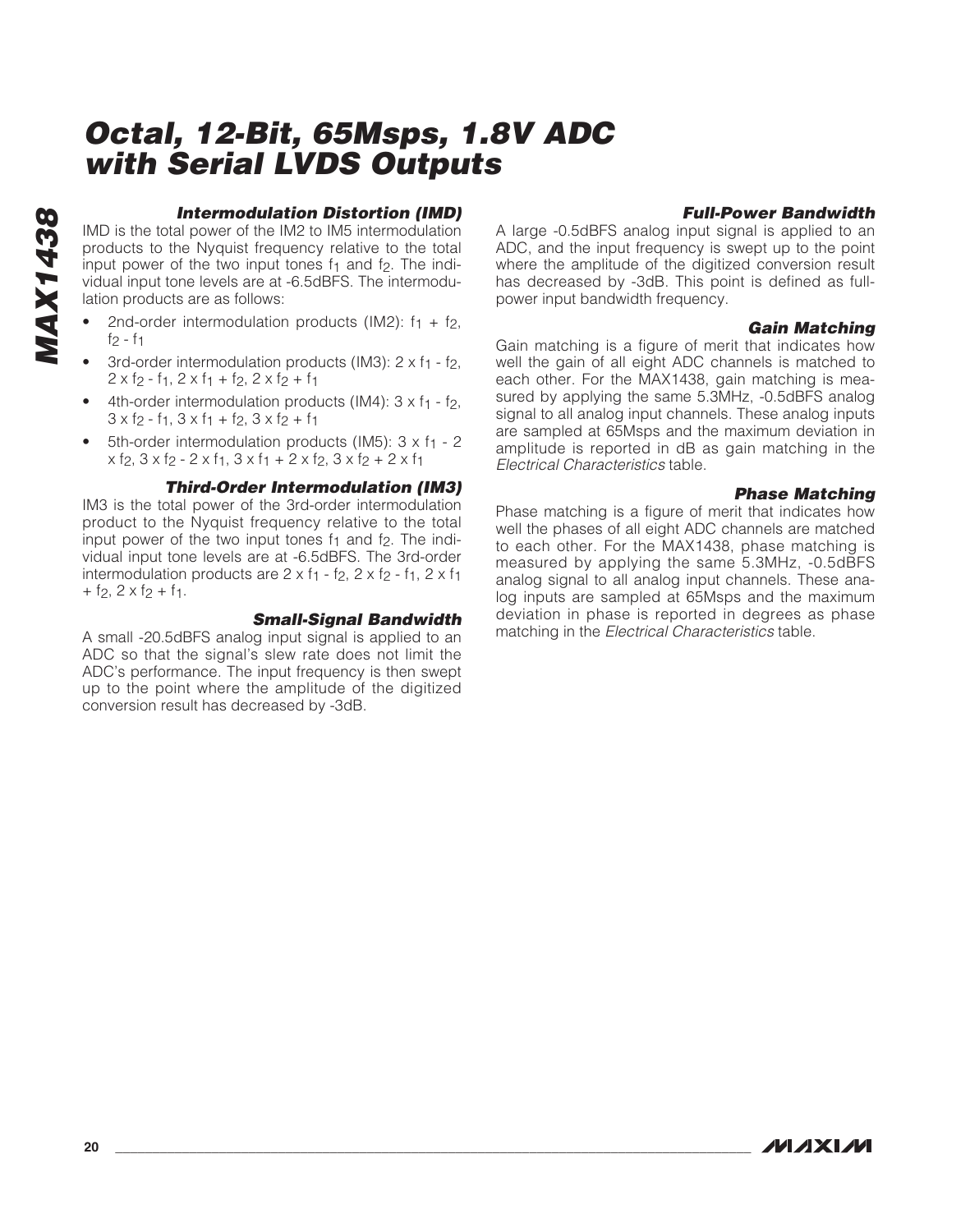## **Pin Configuration**



### **Chip Information**

PROCESS: BiCMOS

## **Package Information**

For the latest package outline information and land patterns (footprints), go to **[www.maxim-ic.com/packages](http://www.maxim-ic.com/packages)**. Note that a "+", "#", or "-" in the package code indicates RoHS status only. Package drawings may show a different suffix character, but the drawing pertains to the package regardless of RoHS status.

| <b>PACKAGE</b> | <b>PACKAGE</b> |         | <b>LAND</b>               |  |
|----------------|----------------|---------|---------------------------|--|
| <b>TYPF</b>    | <b>CODE</b>    |         | OUTLINE NO.   PATTERN NO. |  |
| 100 TOFP-FP    | $C100E+2$      | 21-0116 | 90-0153                   |  |